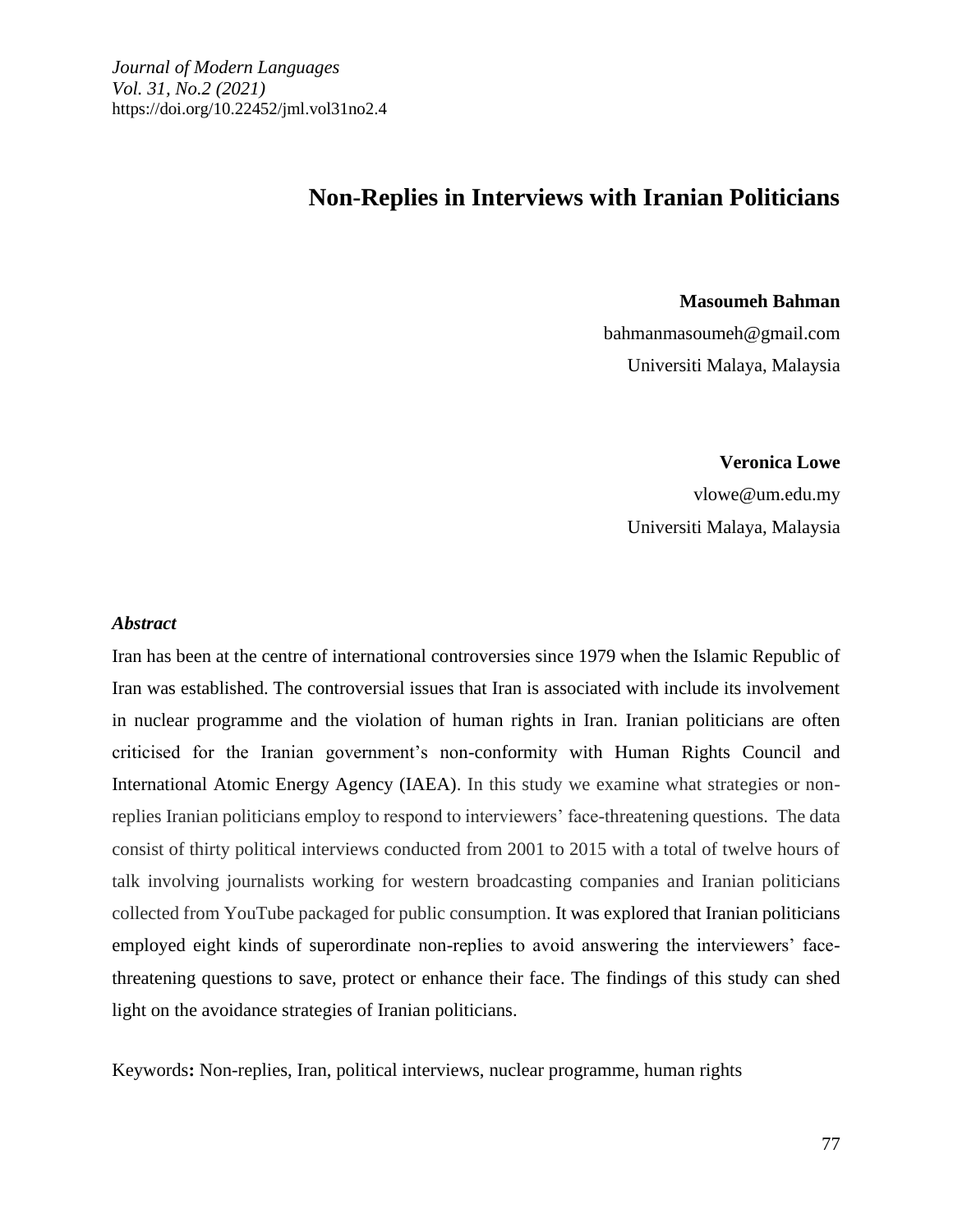# **1. Introduction**

Political interviews are 'institutional forms of talk aimed for 'overhearing audience' (Heritage, 1985, p.95). In this kind of mediated context, the interviewers are usually argumentative and controversial and actively involve themselves and the interviewees in confrontational interaction. Adversarial questions are common in political interviews with Iranian politicians as Iran is frequently criticised for non-conformity with the Nuclear Proliferation Treaty (NPT) and violation of human rights. However, Iranian politicians always maintain that Iran's nuclear programme is for technological and peaceful purposes and that Iran does not violate human rights as specified by the Human Rights Council. In face-sensitive political interviews, the interviewees try to employ various strategies or non-replies to handle the challenging questions of the interviewers, protect or save face and present a positive image of themselves in the global space. The aim of this paper is to provide a detailed analysis of non-replies employed by Iranian politicians to explore how they handle face threatening encounters to avoid their face loss.

# **2. Background to the Study**

Iran's nuclear programme and human rights in Iran provide the context for the analysis and interpretation of our data.

In 2002, Iran faced international censure with respect to its nuclear activities, when the International Atomic Energy Agency (henceforth, IAEA) discovered that Iran failed to declare its two nuclear sites, a uranium enrichment plant in Natanz and a heavy-water reactor at Arak.

 Iran signed an agreement in 2003 to suspend its nuclear enrichment programme and in return, Iran was allowed to develop nuclear energy for peaceful purposes. In 2005, Iran resumed its nuclear enrichment programme and halted any progress in talks. There was a lot of distrust of Iran's nuclear activities, and it was suspected that Iran was planning to develop nuclear weapons.

 In February 2012, IAEA declared Iran's refusal and continued non-compliance with the obligations of Nuclear Power Treaty (Rorrison, 2012). The pressure on Iran by the U.S. influenced the 2013 presidential election in Iran in which Mr. Hassan Rouhani, who was a relatively moderate candidate, was elected as the President of Iran (Katzman, 2017).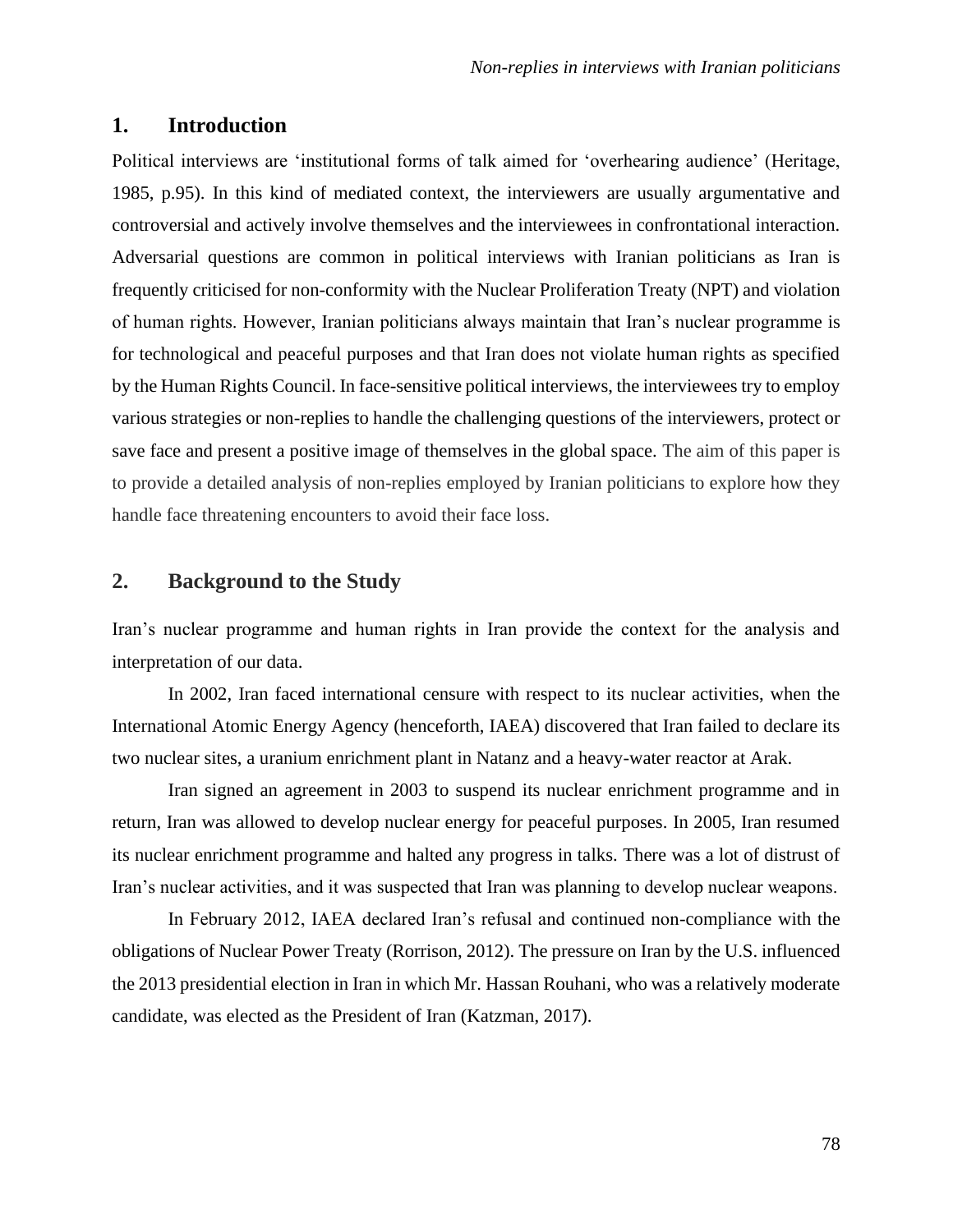In April 2014, a framework deal was reached. After lots of negotiations between Iran and P5+1 (China, France, Russia, the United Kingdom, and the United States plus Germany), ultimately, on 14 July 2015 a nuclear agreement was signed (Khodadadi, 2016).

 In addition to its nuclear programme, Iran has also been warned about its continued abuses and violations of human rights (Afshari, 2011; Kienzle, 2012). A broad range of criticisms of human rights abuses being committed in Iran have come from the officials of the United States (Katzman, 2017).

 Some issues that Iran is often criticised for are the unequal rights between men and women, the filtering of Internet, religious freedom and stoning, and the virtual arrest of opposition leaders, Mr. Mehdi Karroubi and Mr. Mir-Hossain Mousavi (Katzman, 2017).

# **3. Literature Review**

As politicians are interviewed on various face-threatening topics in political interviews, the issue of face is significant.

#### **3.1 Face**

Face has been studied by various scholars the most influential of whom are Goffman (1955, 1967) and Brown and Levinson (1978, 1987). Goffman's notion of face has been used in pragmatics since the 1970s (André, 2013; Brewer & Gardner, 1996). Goffman (1967, p. 5), taking the notion of face from Chinese, defines face "as the positive social value a person effectively claims for himself by the line others assume he has taken during a particular contact". He asserts that during social interaction, social values are learned and feelings are attached to self and they are expressed through face. Furthermore, face is something that we do not own but that is loaned to us; if we do not present appropriate behaviour in society, it will be taken from us (Goffman, 1972, p.322). So, in order to maintain face, one should not engage in activities which might lead to face loss.

 Brown and Levinson (1987, p. 61) define face as "the public self-image that every member wants to claim for himself". It is 'public self-image', which is invested, maintained, lost or enhanced emotionally and must be paid attention to in everyday interaction constantly. They divide 'face' into 'positive face', one's desire to be approved and appreciated by others, and 'negative face', which represents one's wish to be unimpeded and to have autonomy, independence and freedom of action (Brown & Levinson 1987, p. 129).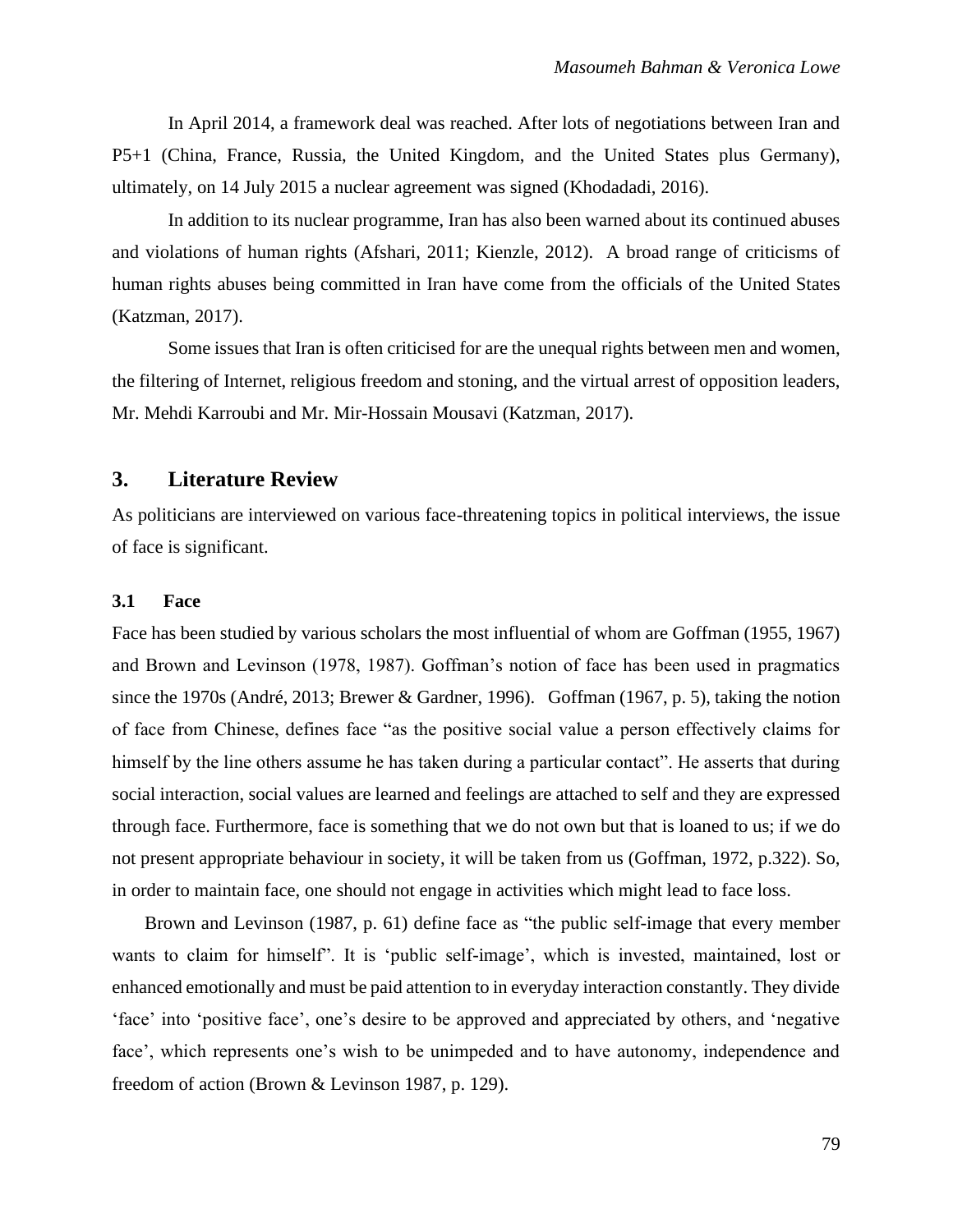Due to the adversarial nature of political interviews, politicians are involved in facethreatening and face-attacking contexts, in which 'communicative conflicts' are common (Bull, 2008) therefore, politicians have to use facework as a communicative skill (Bull, 2008) to save, protect, or enhance their face.

#### **3.2 Political Interviews**

A political interview is a purposive encounter which occurs in an institutional context between an interviewer and an interviewee. Political interviews are a significant means of political communication (Bull & Mayer, 1993) and have become the focus of research not only in sociology and psychology but also in linguistics (Bull, Elliot, Palmer, & Walker, 1996). They are a tool for politicians to speak directly to many thousands of people, as well as to their fellow politicians, and "an instance for enhancing positive images of their own and their political groups" (Feldman, Kinoshita, & Bull, 2015, p. 66).

 Anchimbe (2009, p. 97) defines the political interview as "a highly ritualized, mediated, public game of politically face-threatening thrusts by the interviewer and parries by the interviewee". Political interviews are a unique social context in which the participants are engaged in performance rather than a conversation (Bull & Mayer, 1993). Interviewers should try to take an impartial and neutral stance in questioning interviewees (Clayman & Heritage, 2002). This can be achieved through "polite, deferential and carefully scripted questioning" and "eliciting information, opinions and beliefs in a way that [treat] these as facts" (Emmertsen, 2007, p. 571).

 Until the mid-1950s, questions in British political interviews were mainly deferential questions (Waddle & Bull, 2015) and were considered as "a form of social action" (Heritage, 2002, p. 1427) to elicit information (Feldman & Kinoshita, 2017, pp. 123-124). However, recently political interviews have increasingly become adversarial as "being adversarial ensures that the IE [interviewee] will be held accountable before the viewing public, and it also helps to generate lively discussions with maximum audience appeal" (Clayman 2002, p. 1387). Questioning of presidents has also become more adversarial now compared to in the 1950s (Clayman & Heritage, 2002, p. 751).

 Political interviews "are set up to produce face-to-face confrontational and challenging encounters with journalists and politicians" (Feldman, Kinoshita, & Bull, 2016, p. 142). Questions in political interviews challenge the views that the co-participants express (Gialabouki  $\&$  Pavlidou,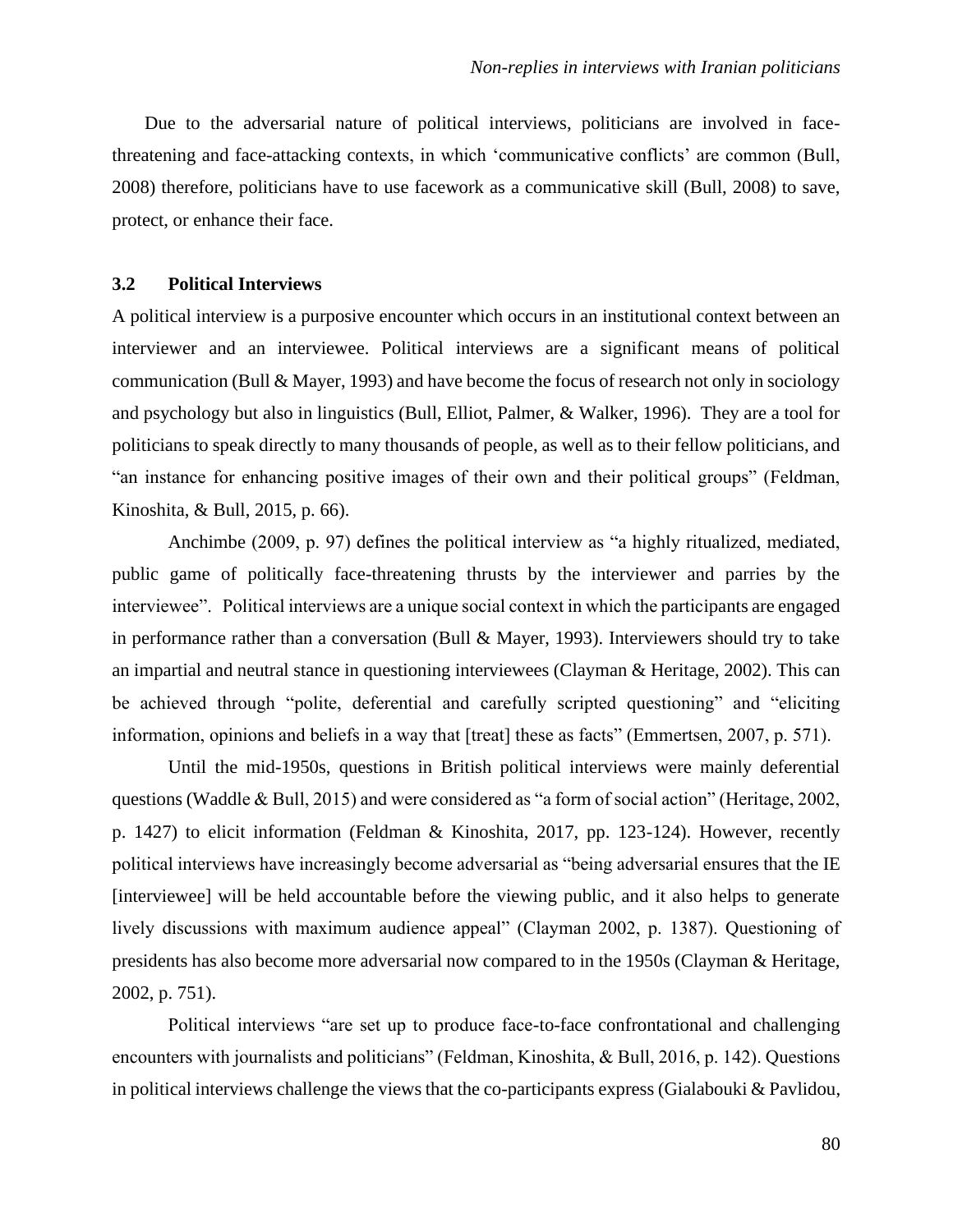2019, p.18) and pose 'threats to face' (Bull, 2003) and communicative conflicts, thereby making 'face' a significant issue in political interviews. Anchimbe (2009, p. 97) believes that "the interviewer's job is to ask questions that systematically threaten the candidate's political face". Therefore, 'face' becomes prominent in political interviews as politicians are challenged by the interviewers' adversarial questions. They have to use various tactics to protect their face or their colleagues or allies' face, also they do not want to 'support the face of negatively valued others' (Bull & Fetzer, 2010).

 Jucker (1986) argues that upholding face is very important for politicians because their political survival depends on the approval of the majority of people. Some questions asked by interviewers might be challenging or confrontational to the interviewees, which might lead to their face loss or face threat. Jucker (1986) believes that challenging questions result in more interesting interviews in which journalists often deliberately oppose the interviewees.

 By "political interview", we refer to a generally in depth or short interview conducted by journalists with major political representatives, i.e., government ministers or politicians appearing in their professional political roles.

## **3.3 Answers in Political Interviews**

Due to the adversarial questions asked by interviewers in political interviews, the interviewees may violate the topical agenda which is set by the interviewers (Greatbatch, 1986) thereby making them equivocate in order to avoid face damage (Feldman *et al.*, 2015). Equivocation is defined "as a form of speech that does not directly answer a question that has been posed" (Alhuthali, 2018, p.70).

When politicians do not want to answer the challenging questions of the interviewers, they equivocate. In other words, they do not give a clear reply to the question(s) asked. Bavelas, Black, Bryson, and Mullet (1988) disagree with the idea that politicians are intrinsically evasive, asserting instead that the nature of political interviews makes them equivocate. Conflictual questions and the interview situation may be the main reasons for politicians' equivocation because they might be put in situations in which they have to give certain answers which may threaten their face. Therefore, they try to employ various non-replies.

Politicians are frequently placed under 'an avoidance-avoidance conflict' in which all the potential replies to the questions may have negative consequences (Bull, 1998, p. 36), but they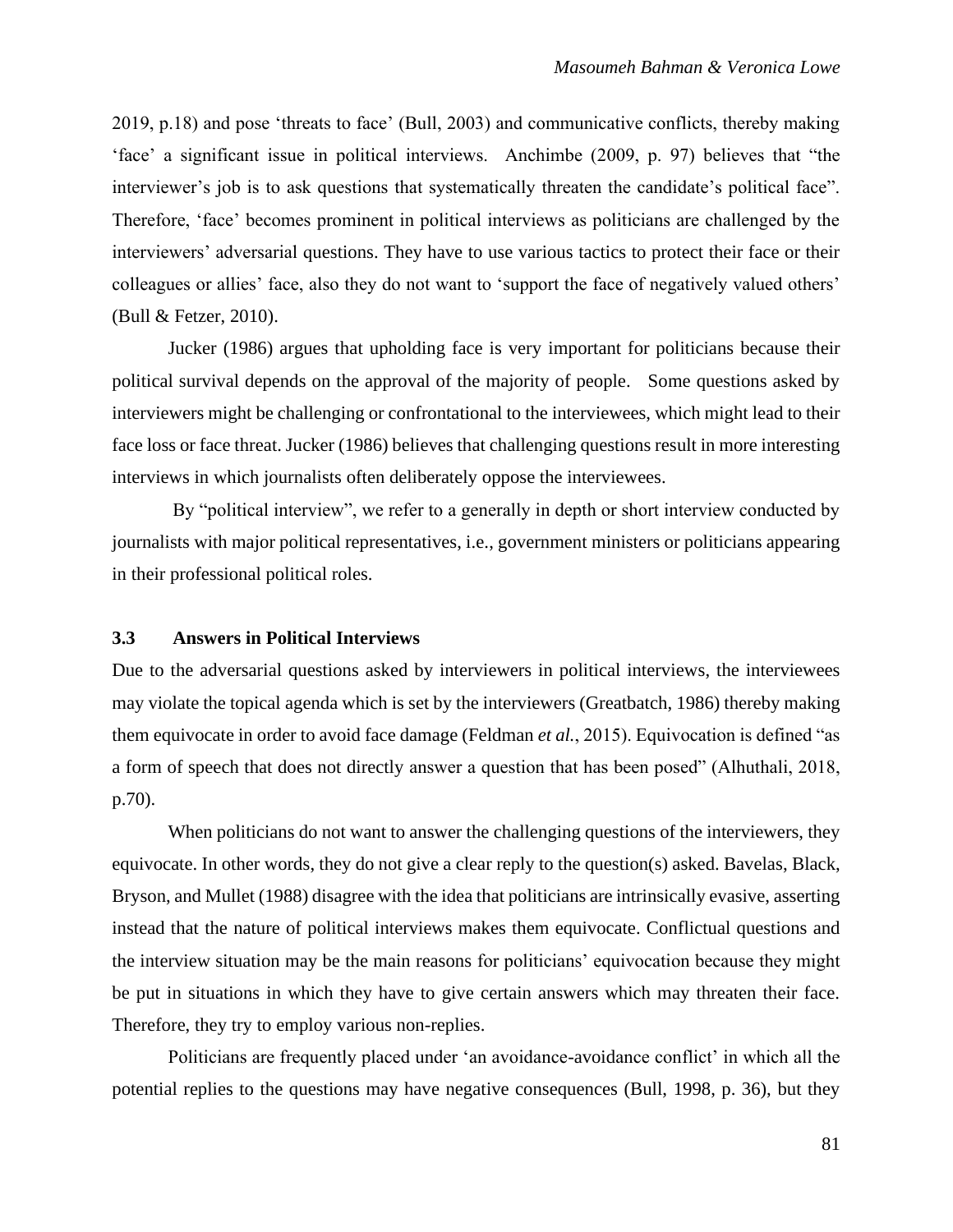should at least give a reply. So, evasiveness or equivocation happens not because of their interest or desire to be equivocal, but because of the demands of the communicative and social situation.

#### **3.4 Politicians' Avoidance Strategies**

People always want to present a positive image of themselves or to be evaluated positively. In face-threatening situations which involve criticism and verbal attacks, face is threatened, or lost. Politicians are involved in face threatening situations in which they have to manage face (Bull 2008). In order to avoid face damage (Feldman *et al*., 2015), they apply various techniques or strategies to avoid responses which may cause their face look bad or restrict 'their future freedom of action' (Bull & Fetzer, 2010). But as Bull (2008) points out, face management is not just avoiding making yourself look bad, but also saying the things that make you look good.

Anchimbe (2009, p. 104) found six linguistic avoidance strategies in political interviews namely "valence strategy, generalisation strategy, specificity strategy, correction strategy, noncommittal strategy, and evidentiality strategy". In a valence strategy, the politician applies 'less negative or positive connotation'. In a generalisation strategy, the politician transforms a clear reference or concept into a vague and general concept in order to maintain a positive face. In a specifity strategy, the politician shifts from a general issue or concept to a particular one which helps him/her to maintain a positive face. In a correction strategy, the politician withdraws, redresses or reassesses an earlier misunderstood statement and gives a new one. In a non-committal strategy, the politician avoids words and making commitments to future action. In an evidentiality strategy, the politician shifts authorship to a third party.

Weilin and Xiaoying (2008) studied political interviews and found that there are two types of evasion: overt evasion and covert evasion. Overt evasion is easy to identify as the speaker signals the interviewer that s/he is going to refuse replying the questions but in a covert evasion, the speaker, by employing different strategies, strives to conceal that s/he is not going to answer the interviewer's questions. Weilin and Xiaoying (2008) investigated Chinese and American political press conferences and found that American spokespersons used overt evasion more and Chinese spokespersons used covert evasion more. They attributed this to America's invidualistic culture and China's collectivist-based culture, in which non-assertiveness is encouraged in interpersonal communication in China (Weiling & Xiaoying, 2008) and also, the concept of face in Chinese is wider than the one in America.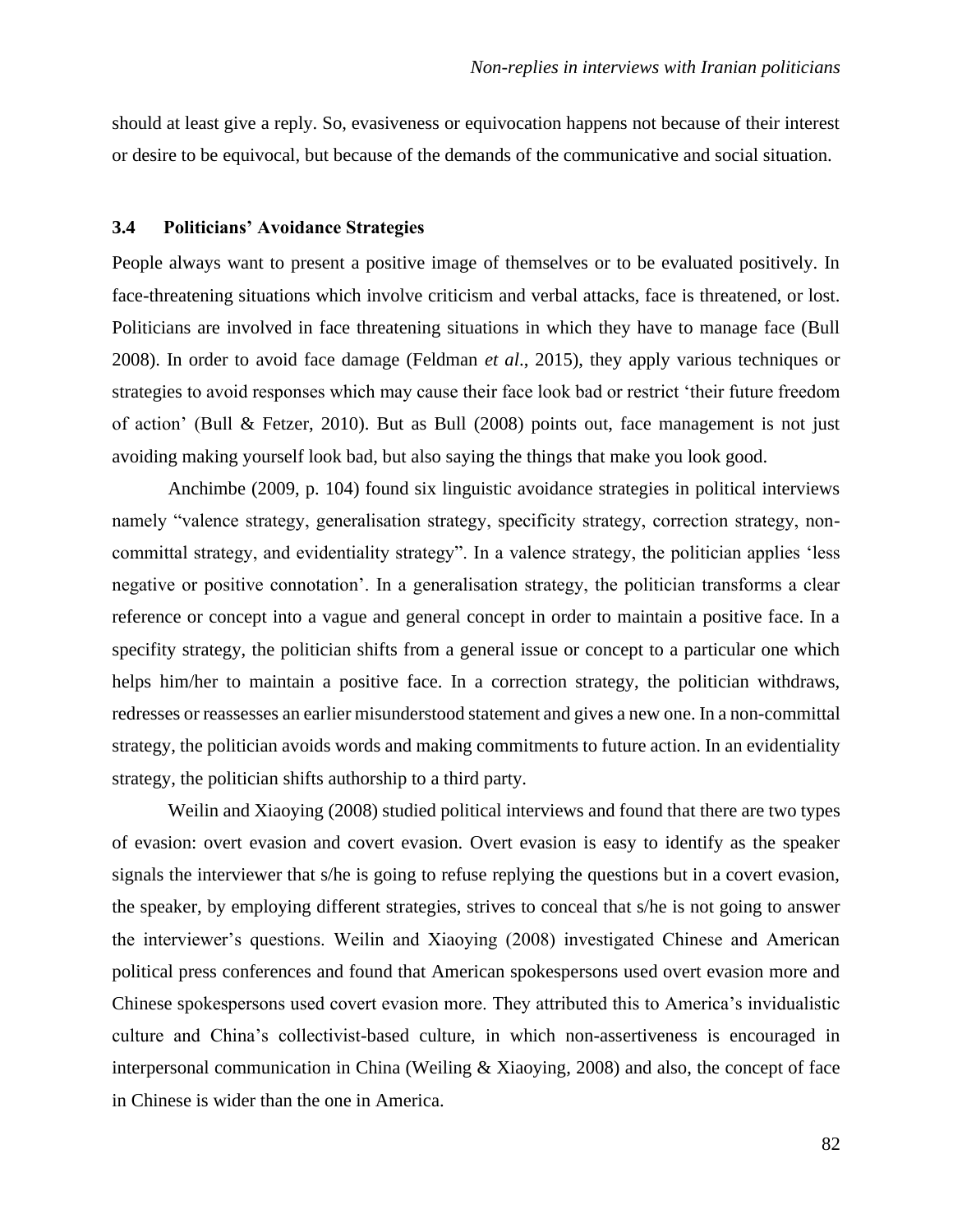Bull and Mayer (1993) analysed eight televised political interviews of Margaret Thatcher and Neil Kinnock. They identified eleven superordinate categories of non-replies. These were divided into thirty subordinate types. The eleven superordinate categories are: questioning the question, ignoring the question, attacking the question, apologies, declining to answer, giving incomplete reply, attacking the interviewer, making a political point, stating or implying that the question has already been answered, repeating answer to the previous question, and acknowledging the question without answering it. One more superordinate category namely 'literalism' and four more subordinate types were later added to this typology by Bull (2003). The politicians refused to reply to questions in interviews by inhibiting awkward questions, attacking the interviewers, and being defensive, e.g., Margaret Thatcher did not reply to 56% of the questions and Neil Kinnock did not reply to 59% of the questions. Bull *et al.* (1996, p. 271) argue that one of the main objectives of politicians is "to present the best possible face both for themselves and for the party which they represent". Thus, these are a number of good reasons for arguing that face is of central importance.

Bull (2008) examined non-committal political discourse in televised political interviews using Bavelas, Black, Chovil, and Mullett's (1990) equivocation theory and then reconceptualised their equivocation theory in terms of face and face management (Bull, *et al.* 1996). He concluded that Bavelas et al.'s theory of equivocation can be used with the consideration of the notions of face and face management as they can have implications for the analysis of equivocal and nonequivocal political discourse.

 Bull and Strawson (2020) examined 23 sessions of Prime Minister's Questions during the time when Theresa May held office to investigate whether the typologies of the equivocation in broadcast political interviews could be extended to the analysis of Prime Minister's questions. They found that she employed various strategies of equivocation which were ignoring questions, acknowledging questions without answering them, stating or implying that she had already answered questions and also modifying questions she was asked.

 Çakir, Kaya and Kara (2016) analysed 19 hours and 42 minutes of Turkish political discourse and observed that 10 out of 14 evasion categories introduced by Bull (2003), Clayman (2001) and Galasinski (2000) were also employed by Turkish politicians.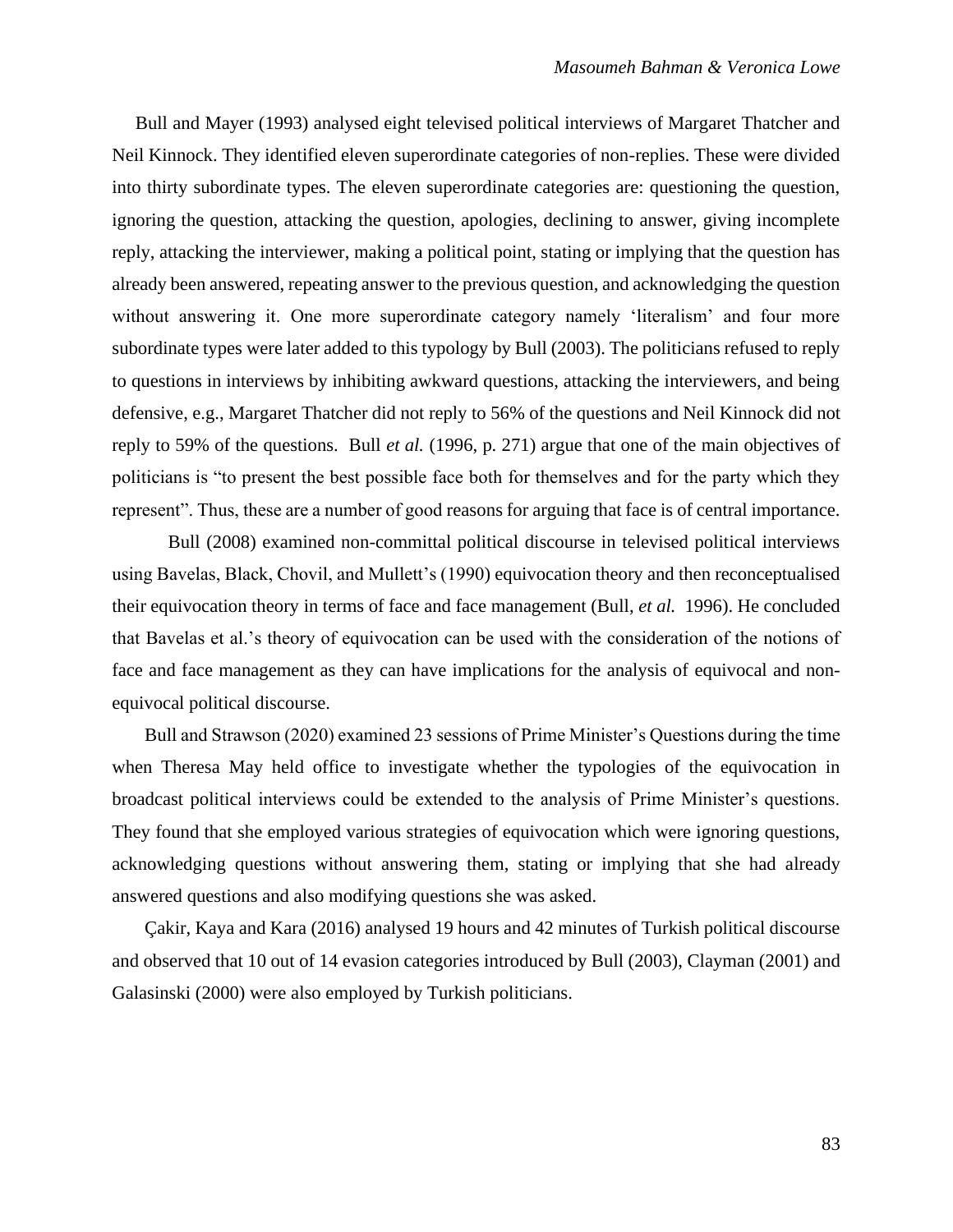# **4. Methodology**

The data consists of thirty political interviews conducted wholly in English from 2001 to 2015 with a total of twelve hours of talk. They were downloaded from YouTube, which is considered "the world's largest town hall for political debate" (Blitvich, 2010, p. 541). The interviews involved three Iranian politicians (named in Table 1), and ten journalists working for six western broadcasting companies (CNN, NBC News, PBS, Euronews, France 24 & ABC news) as listed in Table 2.

| No.            | <b>Interviewees</b>       | <b>Role/Position</b> |                                                                 |
|----------------|---------------------------|----------------------|-----------------------------------------------------------------|
| 1              | Larijani, Mohammad- Javad | $\circ$              | Head of Iranian Human Rights Council of                         |
|                |                           |                      | Judiciary since July 27 <sup>th</sup> , 2004                    |
|                |                           | $\circ$              | Adviser to the Supreme Leader Ayatollah                         |
|                |                           |                      | Khamenei                                                        |
|                |                           | $\circ$              | Member of the parliament of Iran from May 28 <sup>th</sup>      |
|                |                           |                      | 1992 to May 28 <sup>th</sup> , 2000                             |
| $\overline{2}$ | Mottaki, Manouchehr       | $\circ$              | Minister of foreign affairs from August 24 <sup>th</sup> , 2005 |
|                |                           |                      | to December $13th$ , 2010                                       |
| 3              | Zarif, Mohammad Javad     | $\circ$              | Minister of Foreign Affairs since August15 <sup>th</sup> ,      |
|                |                           |                      | 2013                                                            |
|                |                           | $\circ$              | Chief nuclear negotiator of Iran from September                 |
|                |                           |                      | $6th$ , 2013 to July 14 <sup>th</sup> , 2015                    |
|                |                           | $\circ$              | The permanent representative of Iran to the                     |
|                |                           |                      | United Nations from August $5th$ , 2002 to July                 |
|                |                           |                      | $25th$ , 2007                                                   |
|                |                           |                      |                                                                 |

|  | Table 1: Interviewees |
|--|-----------------------|
|--|-----------------------|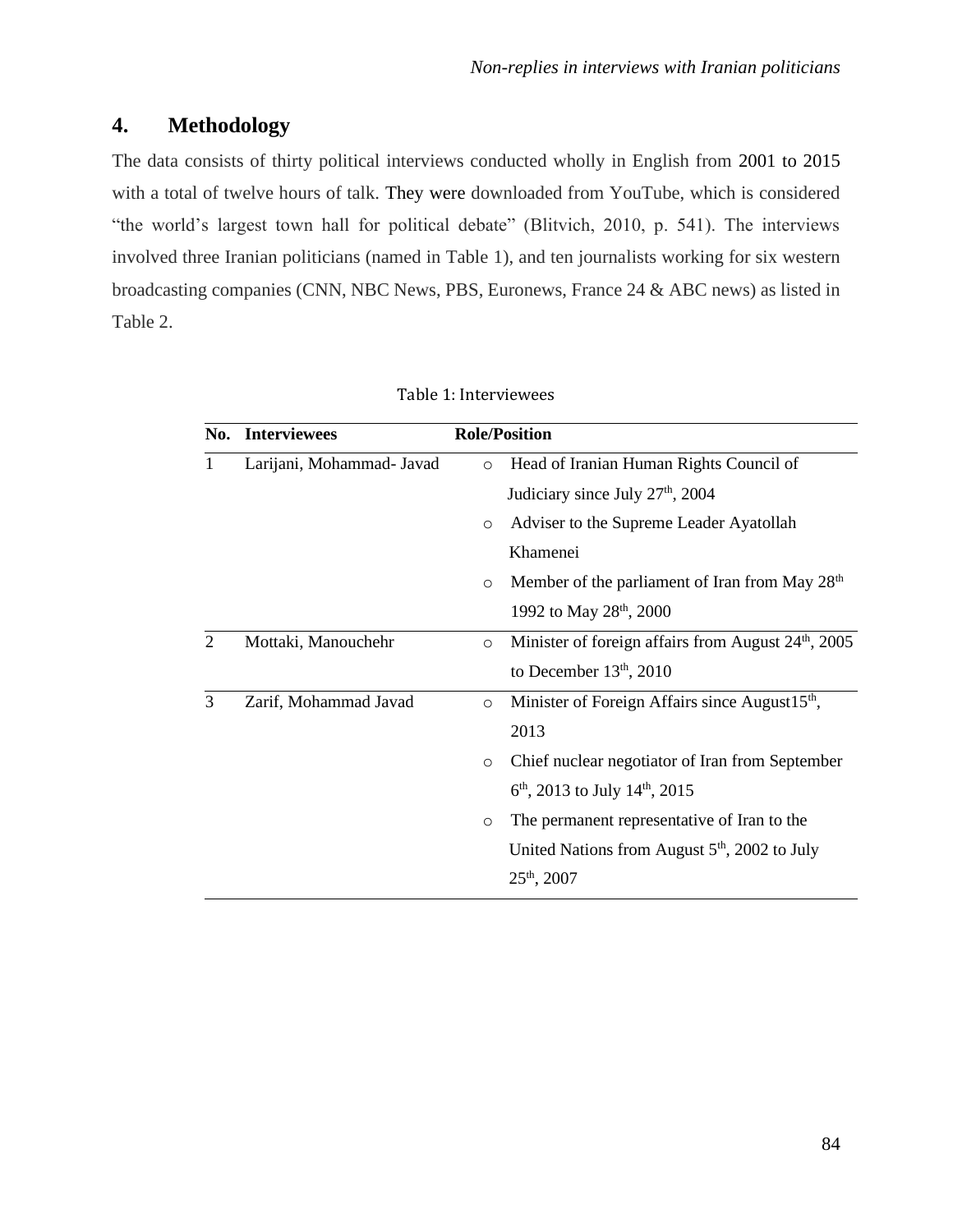| No. | <b>Interviewers</b>  | <b>Broadcast Companies</b> |
|-----|----------------------|----------------------------|
| 1   | Amanpour, Christine  | <b>CNN</b>                 |
| 2   | Amoric, Hérve        | France 24                  |
| 3   | Azim, Mohammad Abdel | Euronews                   |
| 4   | Curry, Ann           | <b>NBC</b> News            |
| 5   | Davies, Jon          | Euronews                   |
| 6   | Franey, James        | Euronews                   |
| 7   | Mavaddat, Fariba     | Euronews                   |
| 8   | Rose, Charlie        | <b>PBS</b>                 |
| 9   | Shantyae, Sanam      | France 24                  |
| 10  | Stephanopoulos,      | <b>ABC</b> News            |
|     | George Robert        |                            |

Table 2: Details of Interviewers and Broadcast Companies

The analysis focuses on interviewees' strategies to deal with the interviewers' challenging questions. We examine what strategies the interviewees employ to avoid replying to these questions. The methodology of the study is based on the typology of equivocation proposed by Bull and Mayer (1993) which was further developed by Bull (2003). As this typology provides the techniques of the analysis of political interviews, we aim to investigate the interviewees' nonreplies. Typology of equivocation (Bull, 2003) is presented in Table 3.

| No. | <b>Superordinate Categories</b>                | <b>Subordinate Categories</b>                          |
|-----|------------------------------------------------|--------------------------------------------------------|
| 1   | Ignores the question                           |                                                        |
| 2   | Acknowledges the question without answering it |                                                        |
| 3   | Question the question                          | (a) Request for clarification: The politician asks for |
|     |                                                | further information about the question.                |
|     |                                                | (b) Reflecting the question back to the interviewer    |
| 4   | Attack the question                            | (a) The question fails to tackle the important issue.  |
|     |                                                | (b) The question is hypothetical or speculative.       |
|     |                                                | (c) The question is based on a false premise.          |
|     |                                                | (d) The question is factually inaccurate.              |
|     |                                                | (e) The question includes a misquotation.              |
|     |                                                | (f) The question includes a quotation taken out of     |

Table 3: Typology of Equivocation (Bull, 2003)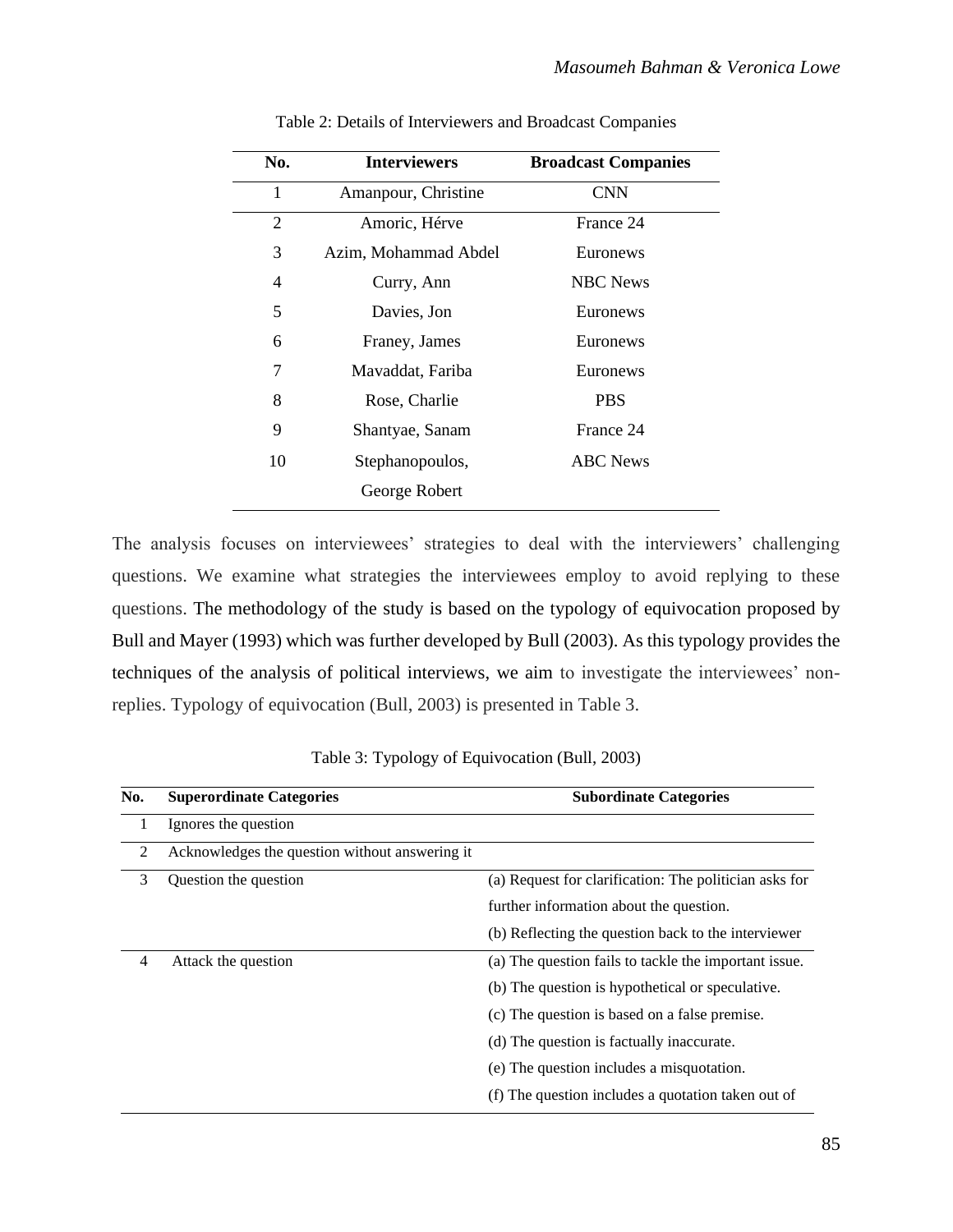|        |                                                    | context.                                              |
|--------|----------------------------------------------------|-------------------------------------------------------|
|        |                                                    | (g) The question is objectionable.                    |
|        |                                                    | (h) The question is based on a false alternative.     |
| 5      | Attack the interviewer                             |                                                       |
| 6      | Decline to answer                                  | (a) Refusal on grounds of inability.                  |
|        |                                                    | (b) Unwillingness to answer                           |
|        |                                                    | (c) can't speak for someone else                      |
|        |                                                    | (d) Deferred answer. It is not possible to answer     |
|        |                                                    | the                                                   |
|        |                                                    | question for the time being                           |
|        |                                                    | (e) Pleads ignorance                                  |
| 7      | Makes political point                              | (a) External attack - attacks opposition or other     |
|        |                                                    | rival                                                 |
|        |                                                    | groups.                                               |
|        |                                                    | (b) Presents policy                                   |
|        |                                                    | (c) Justifies policy                                  |
|        |                                                    | (d) Gives reassurance                                 |
|        |                                                    | (e) Appeals to nationalism                            |
|        |                                                    | (f) offers political analysis                         |
|        |                                                    | (g) Self-justification                                |
|        |                                                    | (h) Talks up one's own side                           |
| 8      | Gives incomplete reply                             | (a) Starts to answer but doesn't finish (self-        |
|        |                                                    | interruption)                                         |
|        |                                                    | (b) Negative answer: The politician states what will  |
|        |                                                    | not happen instead of what will happen                |
|        |                                                    | (c) Partial reply (answers part of a single-barrelled |
|        |                                                    | question)                                             |
|        |                                                    | (d) Half answer Half answer (answers one half of a    |
|        |                                                    | double-barrelled question)                            |
|        |                                                    | (e) Fractional reply                                  |
| 9      | Repeats answer to previous question                |                                                       |
| 10     | States or implies that has already answered the    |                                                       |
|        | question                                           |                                                       |
| $11\,$ | Apologies                                          |                                                       |
| 12     | Literalism: The literal aspect of a question which |                                                       |
|        | was not intended to be taken literally is answered |                                                       |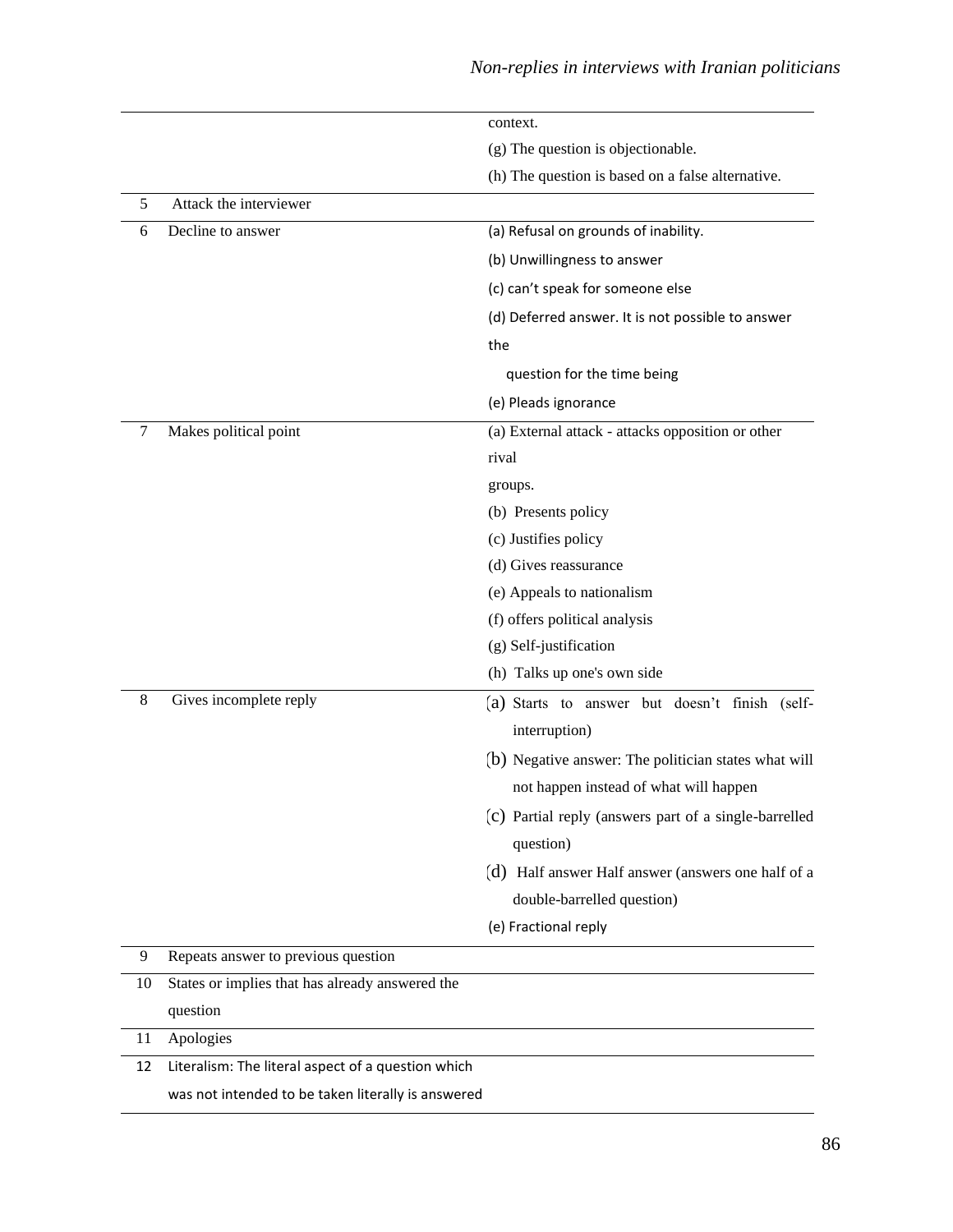#### **4.1 Procedures**

The collected data were transcribed orthographically. The transcribed data were examined in detail to identify those most relevant for the study of non-replies in political interviews based on Bull's (2003) typology of non-replies. Non-reply is defined as the reply in which either a part, incomplete or none of the requested information is given by the politician (Bull & Mayer, 1993; Bull, 2003).

First, the data were examined to identify the category of the superordinate non-replies and then the superordinate non-replies were scrutinised to identify the type of the subordinate nonreplies employed by the Iranian politicians.

### **5. Analysis and Discussion**

Extracts 1 to 17 demonstrate what non-replies the Iranian politicians employ in their interviews with journalists working for western broadcasting companies:

#### **5.1 Acknowledging the Question Without Answering It**

Extract 1: PBS November 18<sup>th</sup>, 2011

Rose Would you like to see Saudi Arabia having nuclear weapon? Would you like to see?

Larijani: Nuclear weapon or nuclear technology? Two things

Rose Ok, fair, nuclear weapon, would you like to see Saudi Arabia to have a nuclear weapon?

Larijani: We are a signatory to NPT we are a sincere signatory to NPT. We think nonproliferation is a benefit to Iran and all of us.

In Extract 1, the interviewer asks the politician "Would you like to see Saudi Arabia having a nuclear weapon?". Larijani does acknowledge that the interviewer had asked a question, but he does not answer the question and states his own opinion that nuclear weapon and nuclear technology are two things. The interviewer accepts the politician's reply by stating "Ok, fair" and then he repeats his question one more time. The politician, again acknowledges the interviewer's question, but states his opinion that "we are a sincere signatory to NPT and we think nonproliferation is a benefit to Iran and all of us".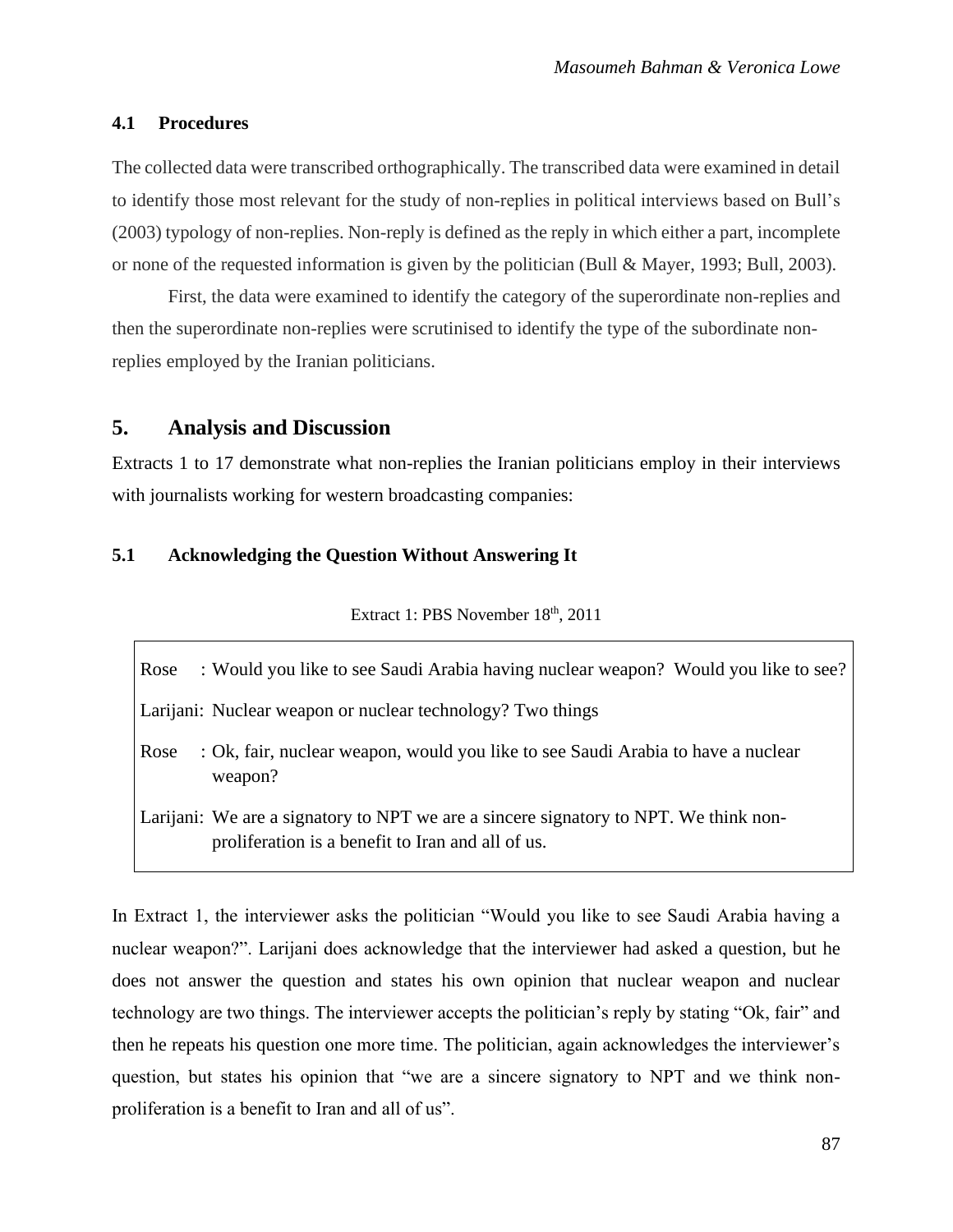# **5.2 Questioning the Question**

On 20 June 2014 a lady named Ghoncheh Ghavami, a British-Iranian law graduate was detained in solitary confinement in Evin prison in Iran for protesting against unequal rights of men and women in sporting events. However, Iranian politicians deny the connection between watching a men-only volleyball match with her detention and state that she was detained not because of watching a match but because of safety and security reasons.

Extract 2: Euronews, November 7<sup>th</sup>, 2014

| Franey $(IR)$ :   | But isn't it a show of weakness that the Islamic Republic of Iran is<br>so scared of a 25-year-old law graduate? |
|-------------------|------------------------------------------------------------------------------------------------------------------|
| Larijani $(IE)$ : | Not at all. Why weakness? We are very strong in pursuing our way of<br>life and our regulations.                 |

In Extract 2, the interviewer states implicitly that Iran government is "scared of a 25-year-old law graduate". The question asked by the interviewer implies lack of power on the part of the Iranian government. The interviewee's face is attacked by the ascription of 'fear' and 'weakness'. The interviewee, instead of replying to the interviewer's question, reflects the question back to the interviewer "why weakness?".

# **5.3 Attacking the Question**

Extract 3: CNN, July 17<sup>th</sup>, 2014 (part 2)

| (IR) | Amanpour: Please continue our conversation about what you just said sanctions what have<br>they achieved, what they have achieved, they have achieved a crippling Iran's<br>basic economy. Let's be serious about this. That's why you are your President was<br>elected, he tried to change this economic problem, if you cannot deliver a nuclear<br>deal, what will that mean for this President and the people of Iran? |
|------|-----------------------------------------------------------------------------------------------------------------------------------------------------------------------------------------------------------------------------------------------------------------------------------------------------------------------------------------------------------------------------------------------------------------------------|
|      | Zarif (IE): Well, I have a different narrative about why this President was elected, this<br>President was elected because he had a serious programme to gain international<br>respect for Iran, we had better economists running for this office, so this is not<br>about economy.                                                                                                                                         |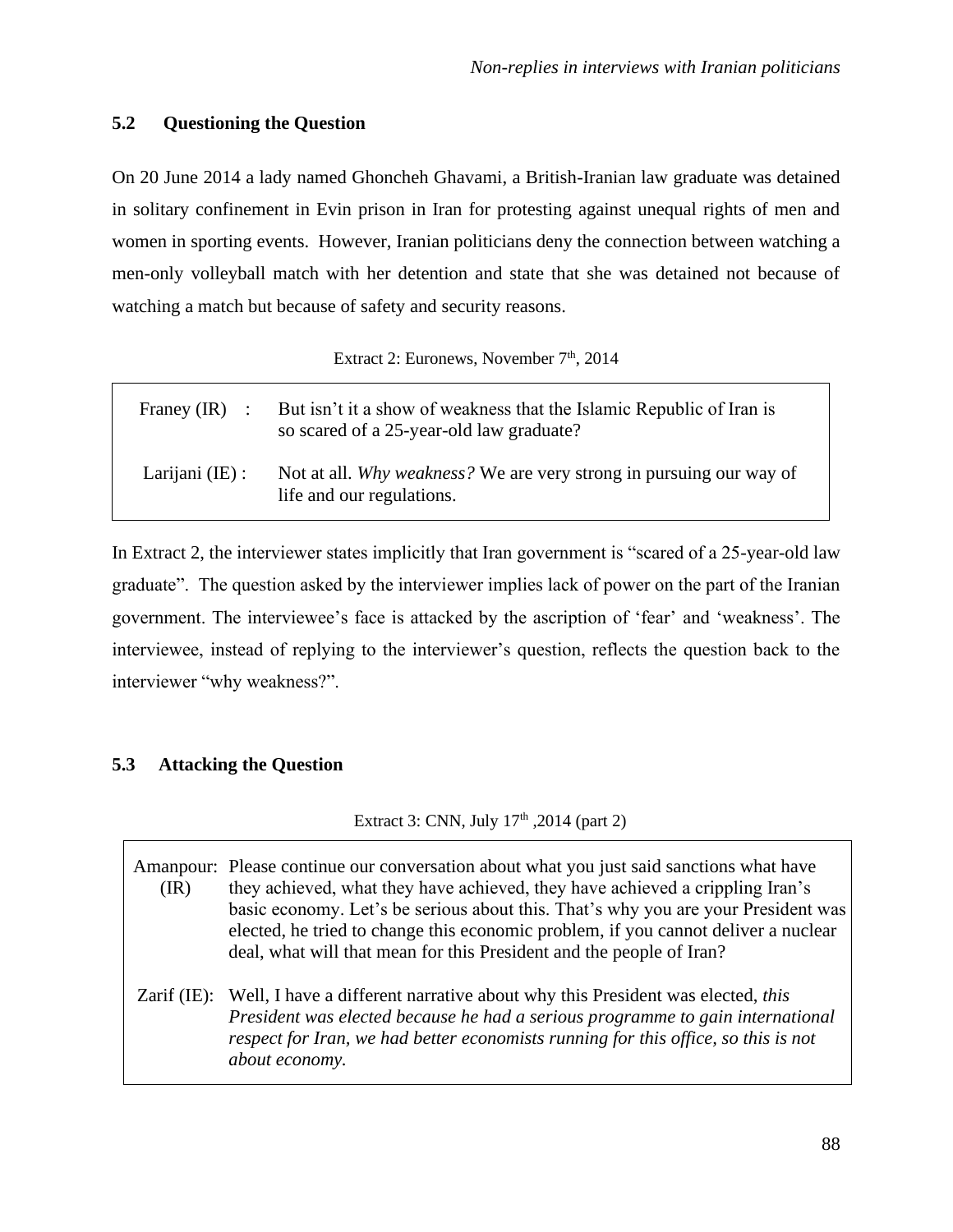In Extract 3, the interviewer states that sanctions on Iran have crippled Iran's economy and the reason why Iran's President was elected was to change the crippling economy of Iran for better. The interviewee states his disagreement with the interviewer by stating "well, I have a different narrative about why this President was elected" and then he argues that the President was elected not because of changing Iran's economy but because of gaining "international respect for Iran". Stating this, the politician attacks the question as it is factually incorrect.

### **5.4 Attacking the Interviewer**

The interviewee criticises the interviewer personally which is different from attacking the question. Extract 4 demonstrates how this non-reply is employed. But first, a brief note on the Tehran Declaration is given. This is the Joint Declaration by Iran, Turkey and Brazil which was signed in Tehran on May 17, 2010, in which they agreed to the non-proliferation of nuclear weapons and other nuclear issues (Borger, 2010).

# Extract 4: France 24, June  $10^{th}$ , 2010

| Amoric (IR): In the case of the Tehran Declaration the international community didn't seem<br>convinced by the proposals Iran agreed to take in Brazil, you think that Iran<br>can now reassure the international community on the base of this proposal?     |
|---------------------------------------------------------------------------------------------------------------------------------------------------------------------------------------------------------------------------------------------------------------|
| Mottaki (IE): Fifty-seven countries accepted this Declaration, supported Declaration and<br>recommended the other countries to support for implementation of this<br>declaration. How do you say we have not convinced the international<br><i>community?</i> |

In Extract 4, the interviewer says that the international community does not "seem convinced by the proposals Iran agreed to take in Brazil" and then asks the interviewee if Iran can reassure the international community on the base of this proposal or not. In response, the interviewee states that many countries accepted and supported the declaration and then attacks the interviewer by stating "How do you say we have not convinced the international community?".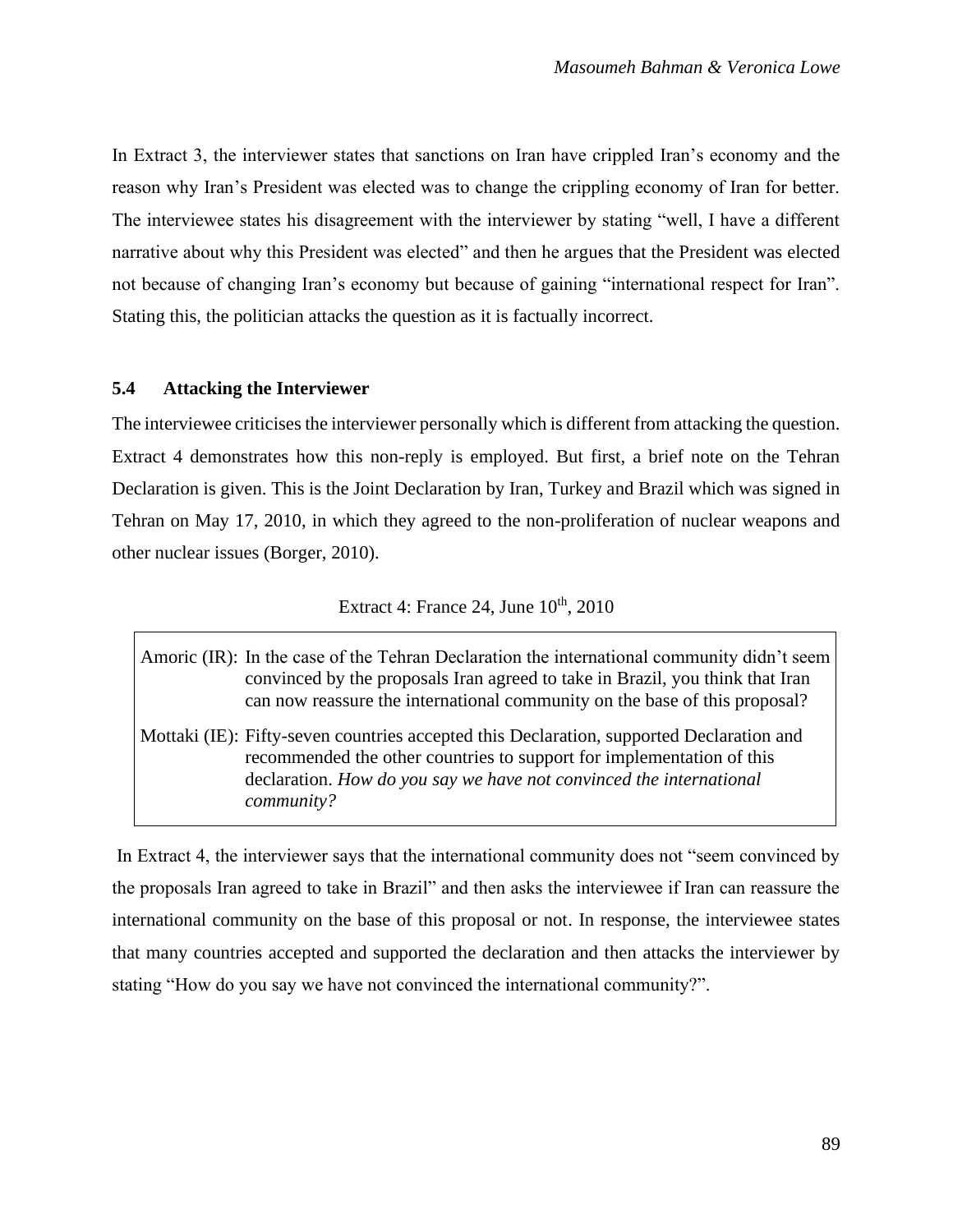# **5.5 Declining to Answer**

Iranian politicians use 3 ways to decline to answer questions: (a) refusal on grounds of inability, (b) unwillingness to answer and (c) can't speak for someone else.

|  |  | Extract 5: PBS, November 18th, 2011 |  |  |
|--|--|-------------------------------------|--|--|
|--|--|-------------------------------------|--|--|

Rose (IR) : How close are you if you wanted today to produce a nuclear weapon an explosive device? How close are you if in fact you make that decision? Larijani (IE): Well, *professionally I cannot answer it rigorously* only because it

depends on a lot of points …

In Extract 5, the interviewer asks the interviewee a wh-question, how close Iran is to produce a nuclear weapon. However, the interviewee does not give a direct reply and states "Well professionally I cannot answer it rigorously only because it depends on a lot of points". Stating this, the interviewee declines to answer on the grounds of inability.

In Extract 6, the interviewer asks about the meeting in Switzerland with the 5+1 countries (the U.S., France, England, Russia, China plus Germany) and Iran. The issues discussed were the sanctions on Iran, uranium enrichment and a halt of Iran's nuclear activity for ten years.

#### Extract 6: CNN, March  $5<sup>th</sup>$ , 2015

| Amanpour:<br>(IR)     | Are the issues around sanctions, are the issues around the length of time? For<br>instance, President Obama this week said that the deal would require a halt of<br>the nuclear activity for about ten years at least. |
|-----------------------|------------------------------------------------------------------------------------------------------------------------------------------------------------------------------------------------------------------------|
| <i>Zarif</i> $(IE)$ : | Well, I'm not going to negotiate on the air. There are a lot of details that need<br>to be discussed.                                                                                                                  |

In Extract 6, the interviewer asks the politician about the details of the nuclear deal. But the interviewee states that "I'm not going to negotiate on the air". He is thus unwilling to answer.

Extract 7 concerns Jason Rezaian, an Iranian-American journalist with the *Washington Post*. In 2015, he was convicted of espionage and was taken into custody.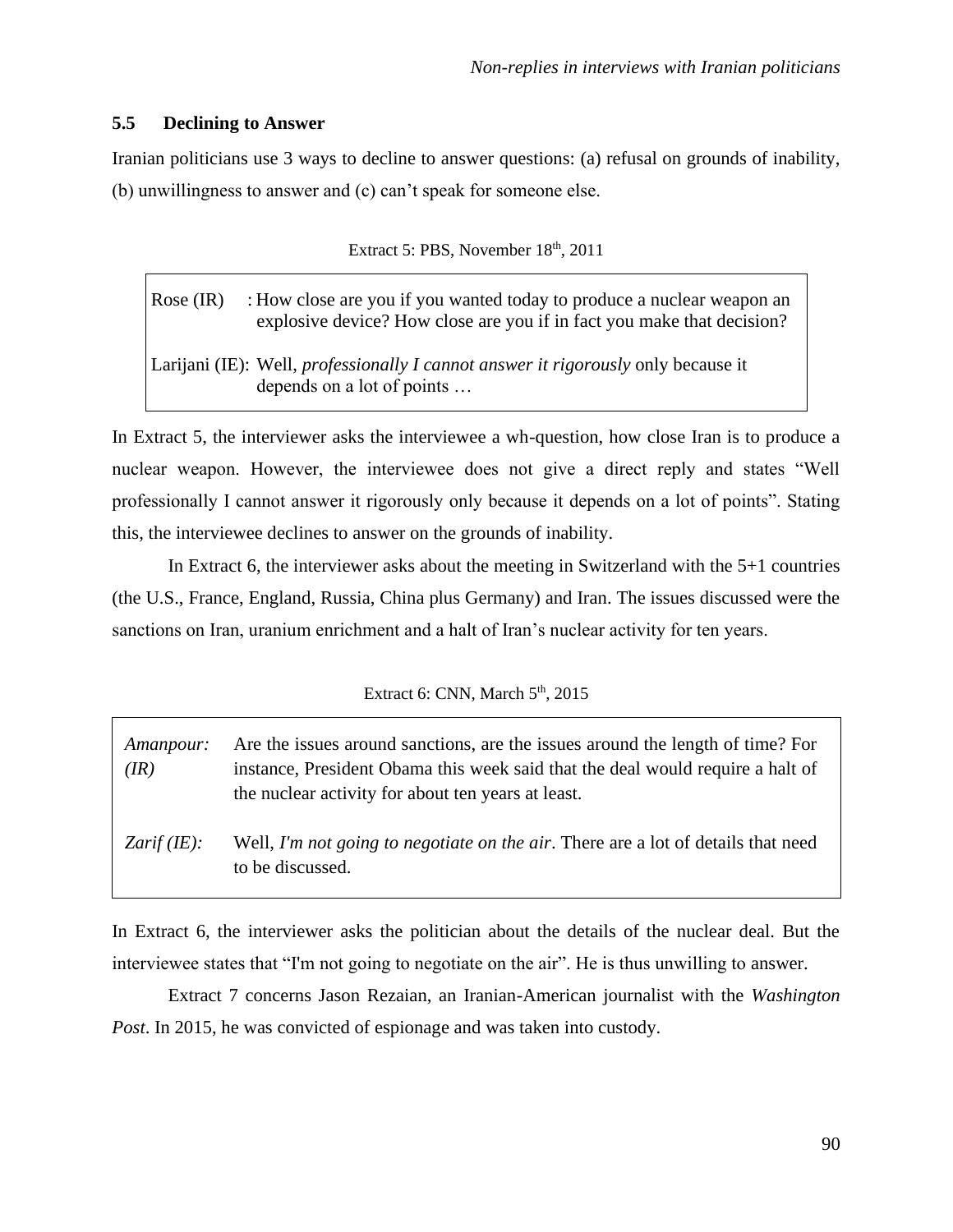Extract 7: Euronews, November 7<sup>th</sup>, 2014

| Franey:<br>(IR) | I'd just like to move on to talk about some specific cases. There's a Washington<br>Post reporter Jason Rezaian, who has been detained for more than 100 days. What<br>has he done wrong? |
|-----------------|-------------------------------------------------------------------------------------------------------------------------------------------------------------------------------------------|
| Larijani:       | Well, I am not in a position to judge, I am just reporting that the security officials                                                                                                    |
| (IE)            | filed against him charges that he was involved in activities beyond journalism.                                                                                                           |

The interviewer asks Larijani what Jason Rezaian has done to be sentenced to more than 100 days imprisonment. In response, Larijani says that he is not in a position to judge, employing the subordinate non-reply of 'can't speak for someone else'.

# **5.6 Making a Political Point**

Iranian politicians make seven types of political point in their non-replies. First of all, they attack opposition or other rival groups: The United States, IAEA, the United Kingdom and Israel:

Extract 8: April  $29<sup>th</sup>$ , 2014 (part 2)

Rose (IR) : They're worried about a covered facility they can't know about and don't have access to.

Zarif (IE): Charlie, let's look at the realities on the ground, what happened to Iran was a pattern of denial, Iran owns a part of a French consultium producing enriched uranium 10 percent of urodif, we haven't been able to get a gram of uranium, you know that the United States, in the 1950s and 60s, in the Atoms for Peace Project, built a nuclear research reactor in Tehran, then after the revolution, we started to need fuel for that reactor. *The United States refused to give us fuel for the reactor that it had built.* It's a peaceful reactor, it cannot produce weapons but the United States refused to give us fuel. We went and bought it in 1990 from Argentina, then in early 2000s we needed more fuel, that fuel ran out, we asked for fuel from *IAEA, they said we don't give it to you*, we said we will build it ourselves and then they started to panic why is Iran building its own fuel, why? Because you didn't give it to us.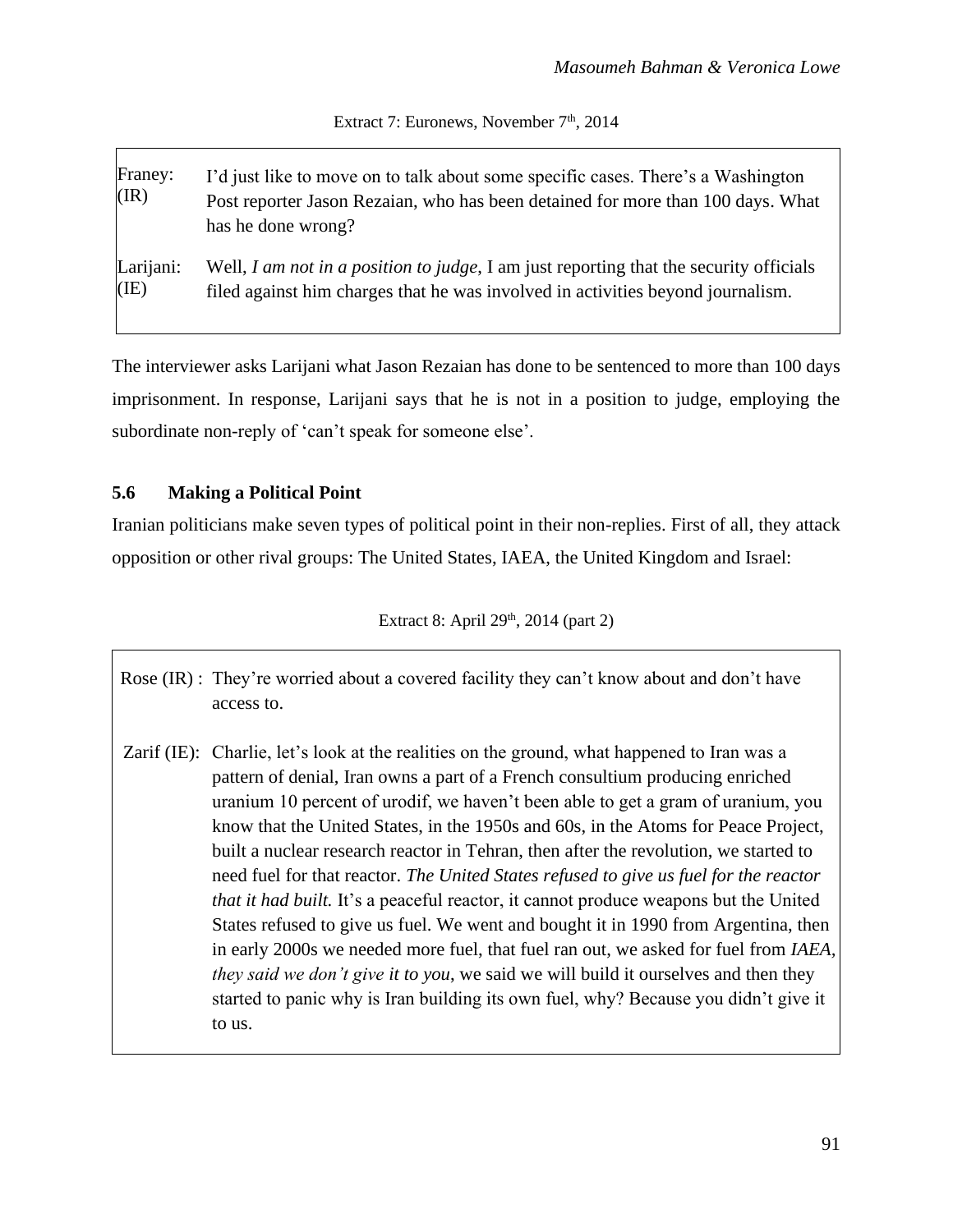Extract 8 is about Iran's lack of transparency in its nuclear programme. The interviewer calls Iran's nuclear programme 'covered' and states that P5+1 countries (the United States, France, England, Russia, China plus Germany) are worried because they do not have access to the nuclear sites in Iran. Zarif justifies Iran's activities stating that Iran had no choice because America and the IAEA did not provide Iran with uranium for its research reactor. Zarif is employing the non-reply of attacking other groups (the United States and IAEA).

Extract 9 is about Ms Neda Agha-Soltan who was shot dead during the Iranian election protest in 2009. The murder of Neda Agha-Soltan attracted the worldwide attention and her death became iconic in the Iranian people's struggle and challenges against the disputed election of President Mahmoud Ahmadinejad. Her death was captured on video and shared on the Internet and broadcast, making it a rallying point for the opposition. The person accused of killing her was identified as Abbas Kargar Javid who is said to be a pro-government militiaman.

# Extract 9: Euronews, February 19th, 2010

| $Azim$ (IR)     | : The whole world saw the young Neda, who apparently died in front of the<br>camera. How do you explain this?                                                                                                                                                                                                                                                                                                                                                                                                                                           |
|-----------------|---------------------------------------------------------------------------------------------------------------------------------------------------------------------------------------------------------------------------------------------------------------------------------------------------------------------------------------------------------------------------------------------------------------------------------------------------------------------------------------------------------------------------------------------------------|
| Larijani (IE) : | Neda Agha-Soltan it was a very cruel thing that happened. It is a crime<br>that we don't know the extent of yet. With all the information that we have,<br>the person responsible for that criminal act right now is walking in one of the<br>capitals of the European countries, with full support. We asked them<br>extradition to Iran. They refused that.                                                                                                                                                                                           |
| Azim (IR)       | : But the video shocked millions of people in western countries.                                                                                                                                                                                                                                                                                                                                                                                                                                                                                        |
| Larijani (IE):  | It shocked millions of people in Iran as well. Who did it? This is a big<br>question. And how they were ready to do it, and how they took the film, and<br>how you know a guy came in the night before this crime and flew back to<br>the capital of a European country the day after, with the whole movie with<br>him. So, I think he is the key person. He knows all the information. And the<br>United Kingdom is in charge of that. They are responsible. They should put<br>that person into full interrogation. He holds the key for that crime. |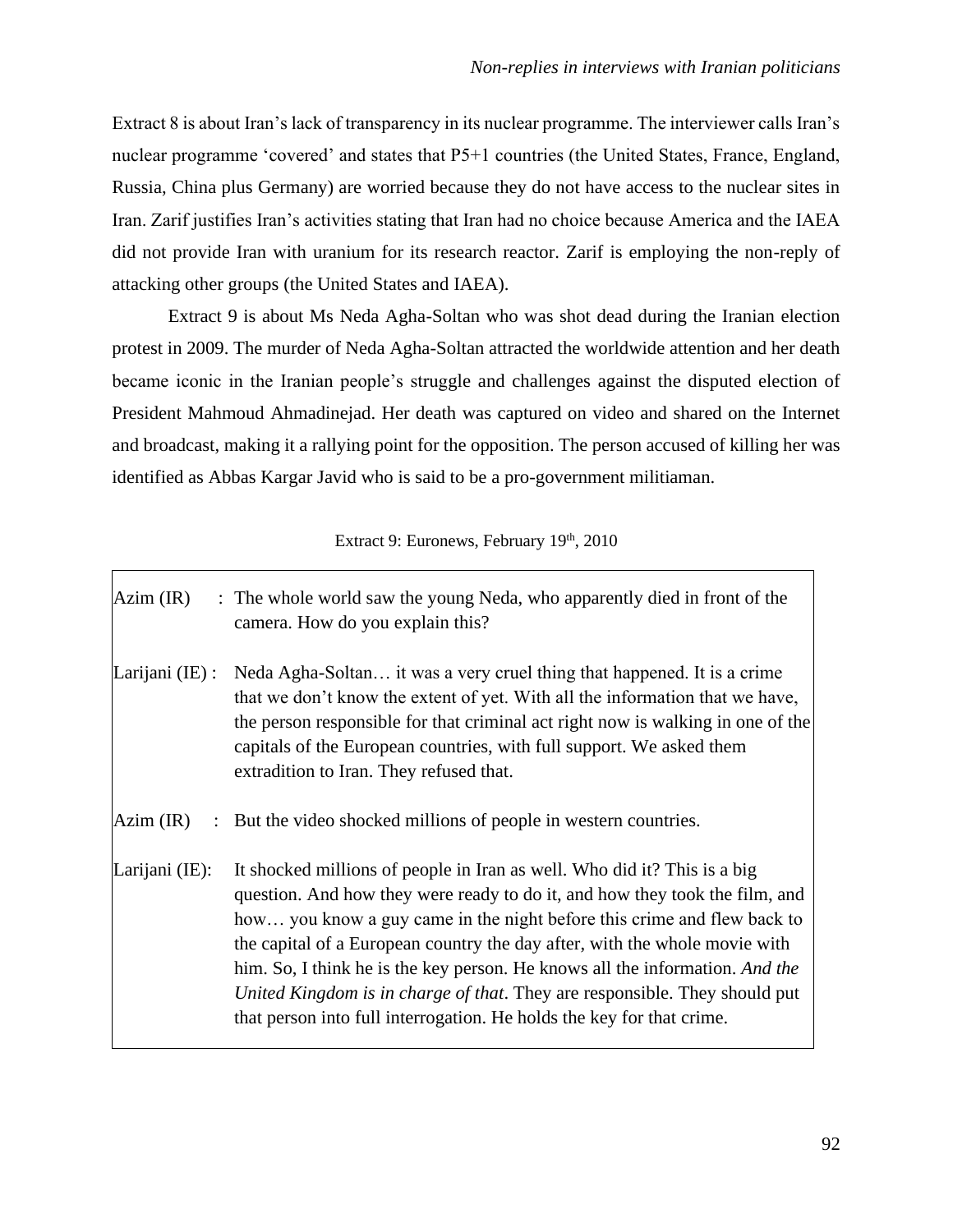In Extract 9, the interviewer asks the interviewee for an explanation regarding the death of Ms Neda Agha-Soltan. In response to the question, Larijani states "it was a very cruel thing that happened". Then, he claims that the person who killed Ms Neda Agha-Soltan is walking freely in one of the capitals of Europe "with full support". Articulating this statement, he employs the subordinate non-reply of attacking European countries, blaming them for their support of Neda Agha-Soltan's murderer and their refusal to extradite him to Iran.

 In response to the interviewer's next question "But the video shocked millions of people in western countries", he claims the man came "the night before this crime and flew back to the capital of a European country the day after, with the whole movie with him", implying that the crime was planned with the support of European countries. Then, he blames the United Kingdom for not interrogating the supposed murderer. In his non-reply of making political point, he used the subordinate non-reply of attacking external group, the UK.

# Extract 10: Euronews, March 15<sup>th</sup>, 2013

|                | Mavaddat (IR): Let me move to Iran's nuclear programme. Now Iran is under military<br>threat from the international community, inflation is exploding and<br>sanctions are hurting. All this for a meagre 20 percent enriched uranium for<br>a half-baked programme?                                                                                                                                   |
|----------------|--------------------------------------------------------------------------------------------------------------------------------------------------------------------------------------------------------------------------------------------------------------------------------------------------------------------------------------------------------------------------------------------------------|
| Larijani (IE): | The situation is not as bad as you said because the country is moving and<br>surviving. The issue of nuclear technology is not an issue of having only<br>some kilos of 20 percent enriched, we are in the international community<br>like any other person. Every right that an American has, we Iranians have.<br>The Israelis are very afraid of Iran. This is their problem. They are<br>paranoid. |

In Extract 10, the interviewer states that due to Iran's nuclear programme and uranium enrichment, Iran is under military threat, sanctions and inflation. In response, Larijani blames an external group, Israel, for the situation, claiming that "the Israelis are very afraid of Iran. This is their problem. They are paranoid".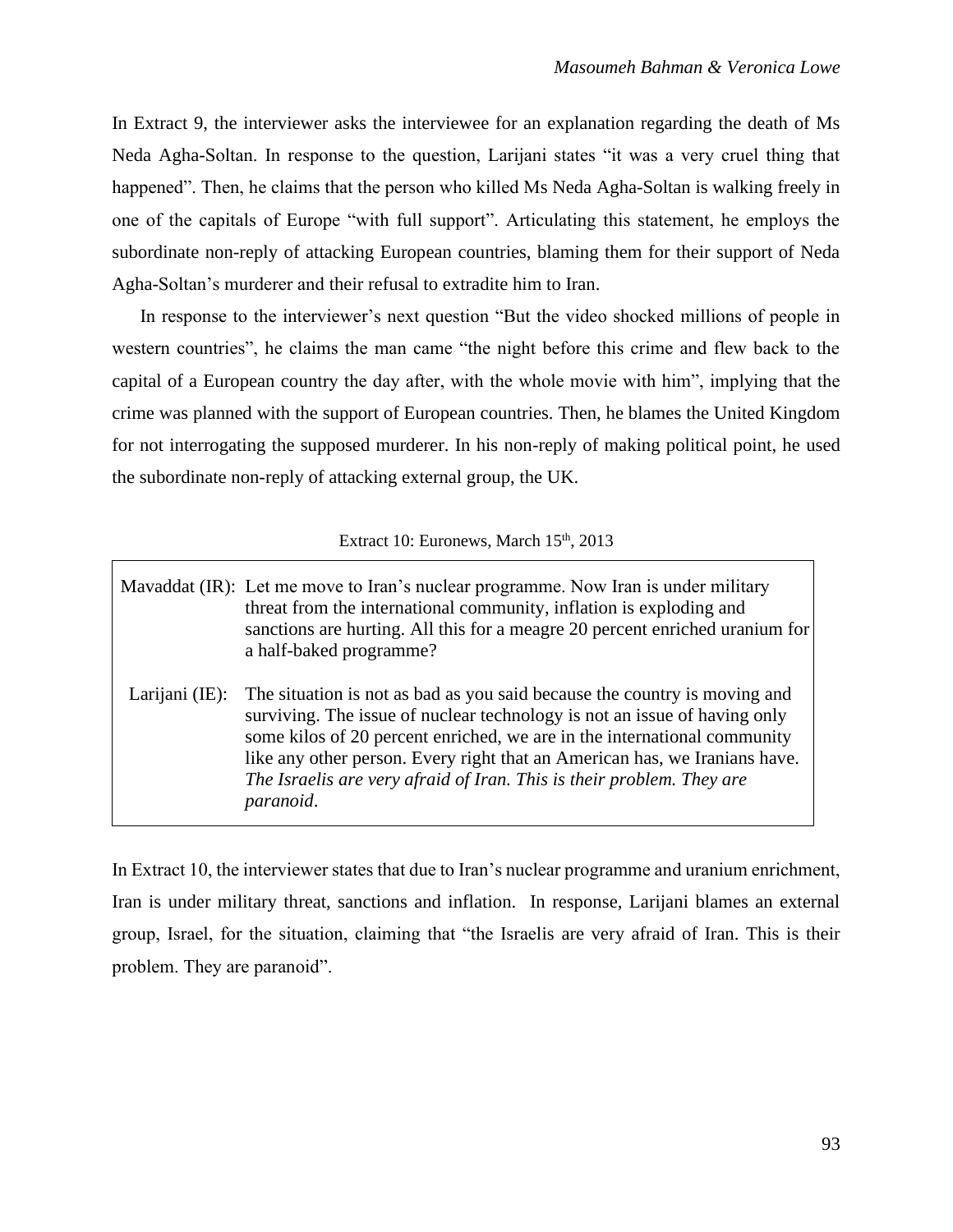Extract 11: Euronews, November  $7<sup>th</sup>$ , 2014

Franey: Politicians in the US and Israel, some certainly on the right, think that you want to (IR) build a bomb.

Larijani: I think that the right politicians, the right-wing politicians, should go and see a (IE) psychiatrist. I mean *something is wrong with mental status*. The world is not moving in the direction that they would like. We are much a strong country in the world and they cannot change it in the way they like.

To be less threatening, the interviewer in Extract 11, attributes the assertion that Iran wants to build a bomb to a third party, "politicians in the US and Israel". Instead of replying to the question, Larijani attacks them, calling them "right-wing politicians" mentally ill: they "should go and see a psychiatrist. I mean something is wrong with mental status".

In a second type of making a political point, Iranian politicians justify policy by citing the law, prevention of violence and disorder, and also comparing Iran to other countries.

Extract 12 is about two opposition leaders and presidential candidates, Mr. Mehdi Karroubi and Mr. Mir-Hossein Mousavi, who have been under virtual house arrest since the 2009 Iranian presidential elections. Mr. Mir-Hossein Mousavi, one of the leading candidates, was believed by many to have won. However, the official results showed Mr. Mahmoud Ahmadinejad to be the winner. Supporters of the other two candidates protested in the streets across the country. Mr. Mir-Hossein Mousavi and Mr. Mehdi Karroubi were put under house arrest for urging their supporters to demonstrate.

Extract 12: Euronews, March 13<sup>th</sup>, 2012

Davies: (IR) Could you explain that democracy, when opposition leaders are being held in detention and many candidates are not allowed to take part in an election. What kind of democracy is that?

Larijani: First of all, the opposition in Iran, I mean the reformists in Iran have about 40 seats in (IE) parliament. *Those who are in jail are definitely not there because of their political views. It's because they're acting outside the legal structure*. To act in a civil society, *we should respect the laws even if they don't like the laws*.

The interviewer asks Larijani to explain how a country can claim to be a democracy "when opposition leaders are being held in detention...". This question is an accusation (Heritage, 2002) of dishonesty, of not presenting the real situation of human rights in Iran. Larijani claims that those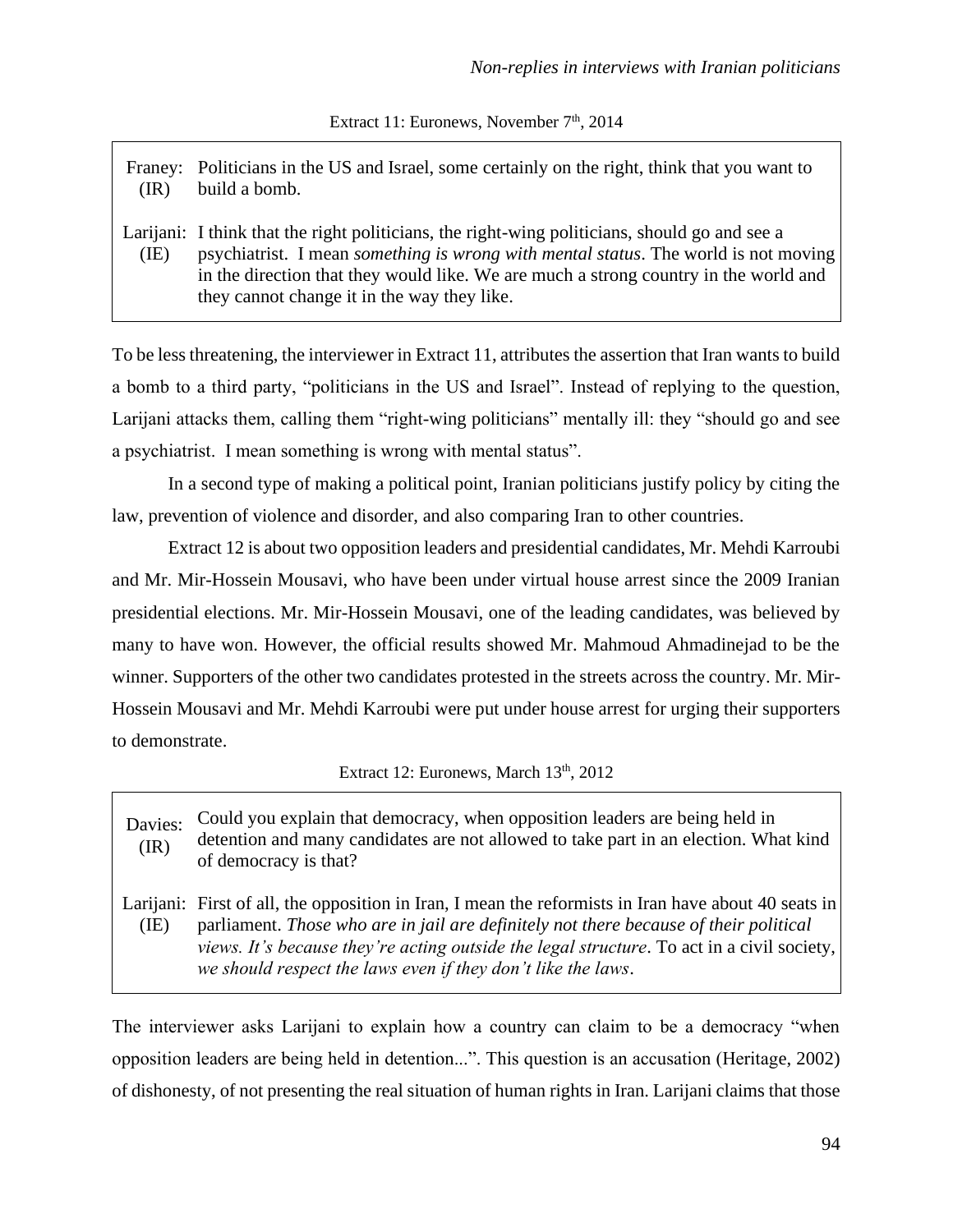in jail violated the country's laws. He justifies the Iranian government's policy of preventing the candidates from participating in the election by citing the law.

Extract 13: Euronews, November  $7<sup>th</sup>$ , 2014

- Franey: I just also want to move onto the case of [Ghoncheh Ghavami,](http://www.telegraph.co.uk/news/worldnews/middleeast/iran/11162479/Ghoncheh-Ghavami-awaits-verdict-in-Iran-trial.html) the British-Iranian lady  $(IR)$ who was protesting the right to watch a volleyball match. She's now been detained for more than 125 days. She didn't meet her lawyer until the lawyer came into court. What happened?
- Larijani: The idea is not about participating in going to watch the match. The idea is that *she*  (IE) *broke the relation in creating violence and creating a lot of fusses around*…you know, the places around where the matches are holding are very volatile areas. You have it in the western countries, a small act and huge violence will start over there.

In Extract 13, the interviewer asks Larijani about the detention of Ghoncheh Ghavami, the British-Iranian lady who wanted to watch a men-only volleyball match (for more information on Ghoncheh Ghavami see Extract 2). In response, the interviewee implies that the lady was detained in order to avoid violence and disorder in the country. Stating this, he justifies the lady's detention on grounds of preventing violence and disorder.

# Extract 14: Euronews, March 15<sup>th</sup>, 2013

- Mavaddat The report by the UN is filled with cases of abuse of human rights, unjustified (IR) imprisonment, torture and of executions including of minors. What is your response to the report?
- Larijani (IE) We are not claiming to be perfect, but we think that *our record on human rights definitely is not worse than the other countries* who are really putting the blame on us, such as a good number of EU members.

In Extract 14, the interviewer accuses Iran of violating human rights. In response, Larijani evades the question by comparing Iran to other countries claiming that Iran's "record on human rights definitely is not worse than the other countries".

The third type of making a political point employed by Iranian politicians is *giving reassurance* about the Iranian government's action or policy. Extract 15 is about three American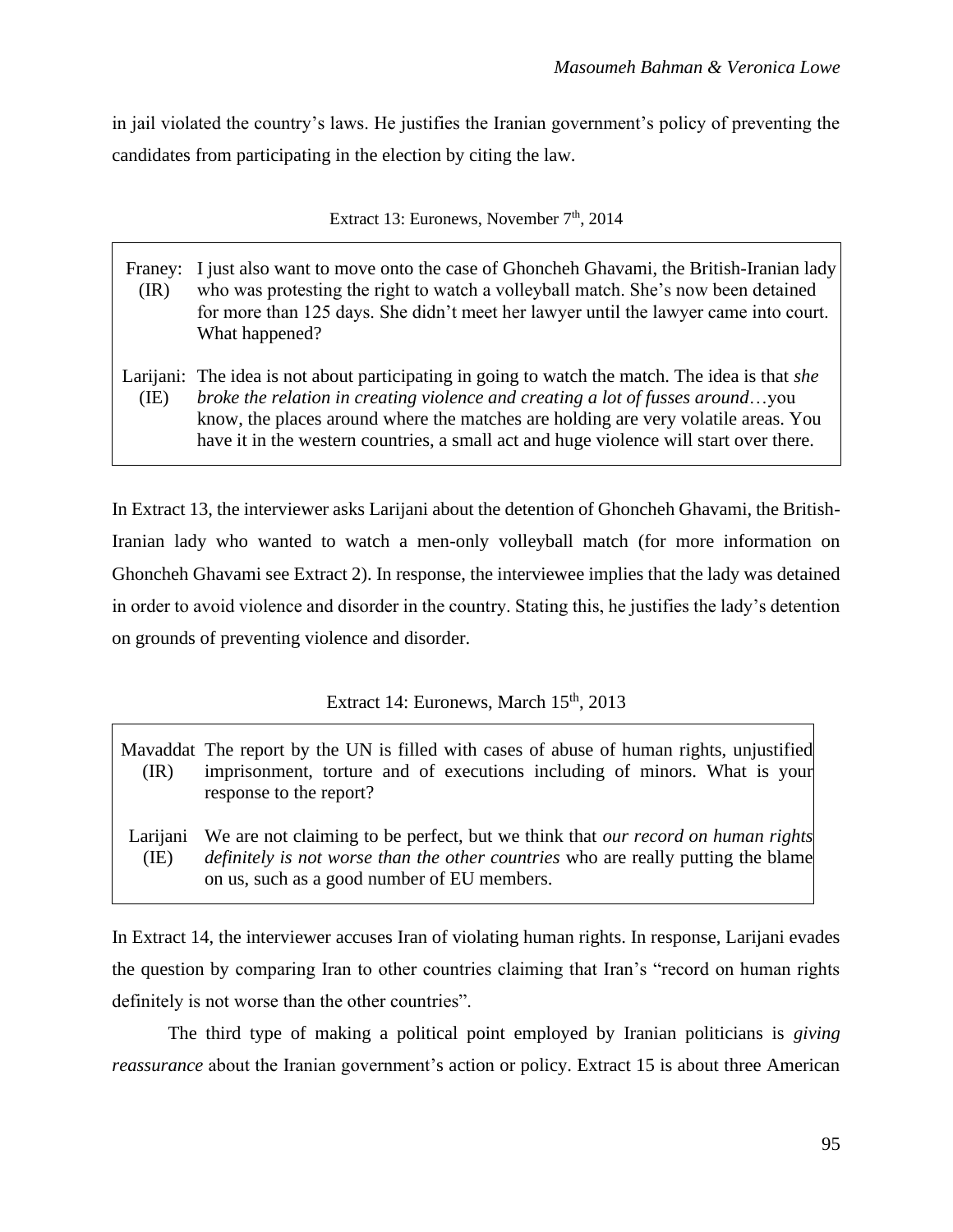hikers who were taken into custody by the Iranian border guards for crossing into Iran on July 9, 2009.

Extract 15: NBC News, November 22<sup>nd</sup>, 2010

Curry (IR): Do you think if there is a chance it would be settled before the trial?

Larijani (IE): Well, I think it is a premature that I should say it right now, but *I hope that we can facilitate, we can facilitate this process* with this perception that let us assume that these people were innocent, they were really hikers and they were accidentally by bad chance they crossed into the most volatile area on the border.

The interviewer asks Larijani if the American hikers' case "would be settled before the trial". The interviewee tries to reassure the interviewer that the Iranian government "can facilitate this process". He employs the non-reply of *giving reassurance* on the Iranian government's action or policy in dealing with American hikers.

# **5.7 Giving Incomplete Answer**

Extract 16: France 24, December 4<sup>th</sup>, 2014

Shantyae: Let's now move and talk about the number of executions that have been carried out  $(\mathrm{IR})$ in Iran: at the moment, some four hundred in the first part of 2014 alone. You yourself said that the majority of them are linked to drug related crimes and something that Iran is currently looking at, Mr Larijani, what about other nonviolent-related crimes like adultery? Is that something that we are likely to see the back of any time soon in Iran?

Larijani: (IE) Well, first of all, nobody is happy to see the number of executions is high and it is a sad story that we have this much crime I mean drug-related crimes that according to the existing law which is they are receiving the capital punishment. We are crusading to change this law.

In Extract 16, the interviewer first mentions drug-related executions in Iran and then he asks about "non-violent-related crimes like adultery". However, the interviewee only replies to the first part of the interviewer's question about drug crimes and ignores the second part about the non-violent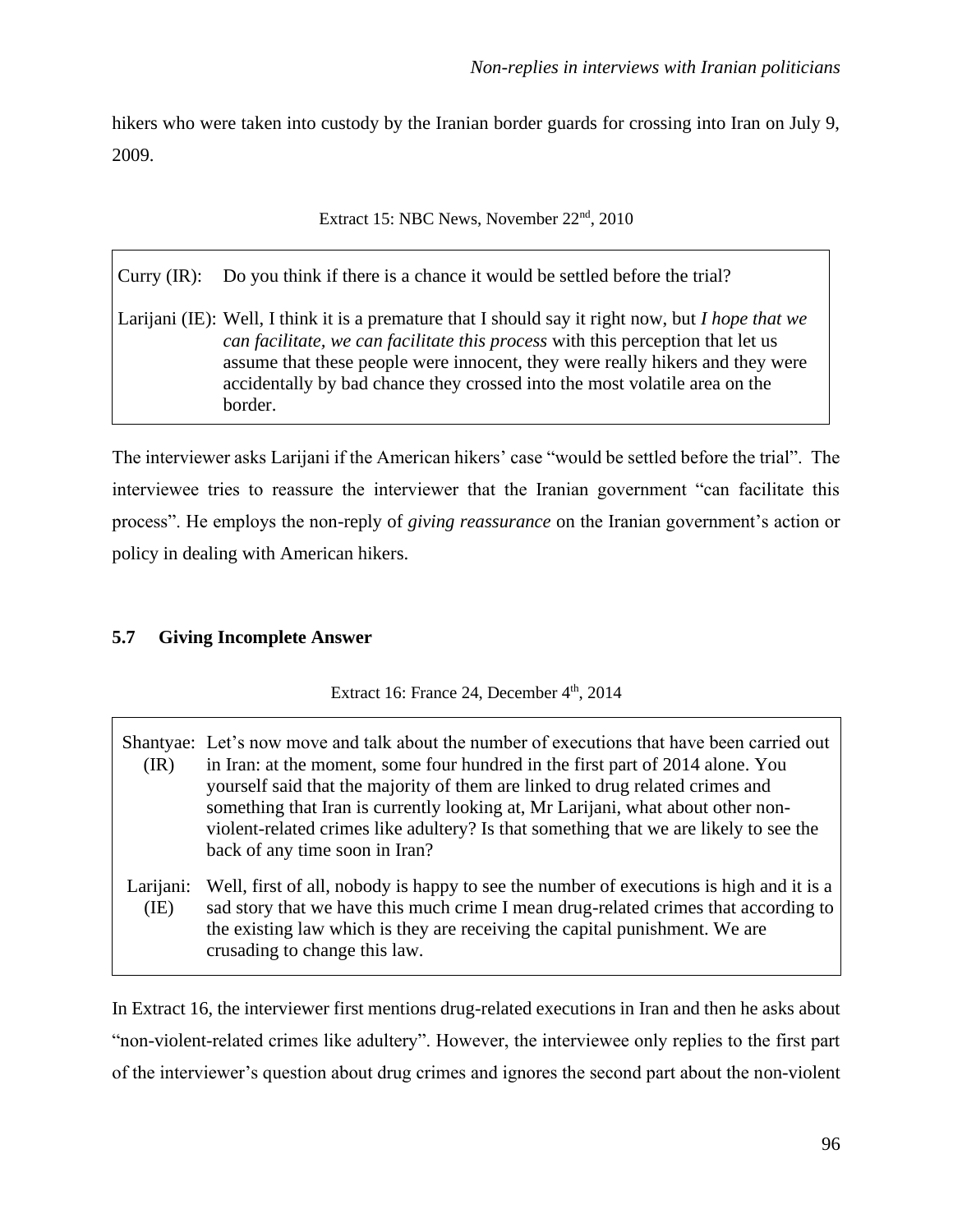ones. Thus, he employs the non-reply of an incomplete answer, answering only one-half of a double-barrelled question.

| Extract 17: CNN, March 3rd, 2012 |  |  |  |  |  |
|----------------------------------|--|--|--|--|--|
|----------------------------------|--|--|--|--|--|

Amanpour: (IR) Iran's Supreme Leader, the other day again mentioned his Fatwa against nuclear weapons. He called it again in public a great sin. What message is he sending? Is he sending a message to President Obama that Iran will not cross Obama's red lines, will not go military in its nuclear programme? Larijani (IE): Iran is a serious player in the region. Iran is not after nuclear weapon, the message is clear, deal with Iran as it is, Iran is not after nuclear weapon. Nuclear weapon is not an asset for us. It is more liability. Pakistan has nuclear weapon. It is a shamble country in terms of security. It doesn't add to our security. We are secure enough.

We are strong enough without nuclear weapon and it is against the Fatwa of Ayattollah Khamenei. Nobody is daring to do that.

In Extract 17, the interviewer asks Larijani a multi-barrelled question (Bull, 2003), "What message is he sending? Is he sending a message to President Obama that Iran will not cross Obama's red lines, will not go military in its nuclear programme?". However, the latter chooses to focus on "the message": "deal with Iran as it is, Iran is not after nuclear weapon. Nuclear weapon is not an asset for us. It is more liability". He ignores the part about "a message to President Obama that Iran will not cross Obama's red lines". He employs a fractional reply, another non-reply of incomplete answer.

# **5.8 Claiming Rights**

Extract 18: ABC News, September  $29<sup>th</sup>$ , 2013

|              | Stephanopoulos (IR) But if you don't want nuclear weapon why enrich uranium to the<br>levels you are enriching uranium? |
|--------------|-------------------------------------------------------------------------------------------------------------------------|
| $Zarif$ (IE) | Because that's our right                                                                                                |

In Extract 18, the interviewer asks Zarif, the interviewee why the Iranian government is enriching uranium if they do not want a nuclear programme. In response Zarif states that it is the right of Iran to do so. He employs the non-reply of claiming rights.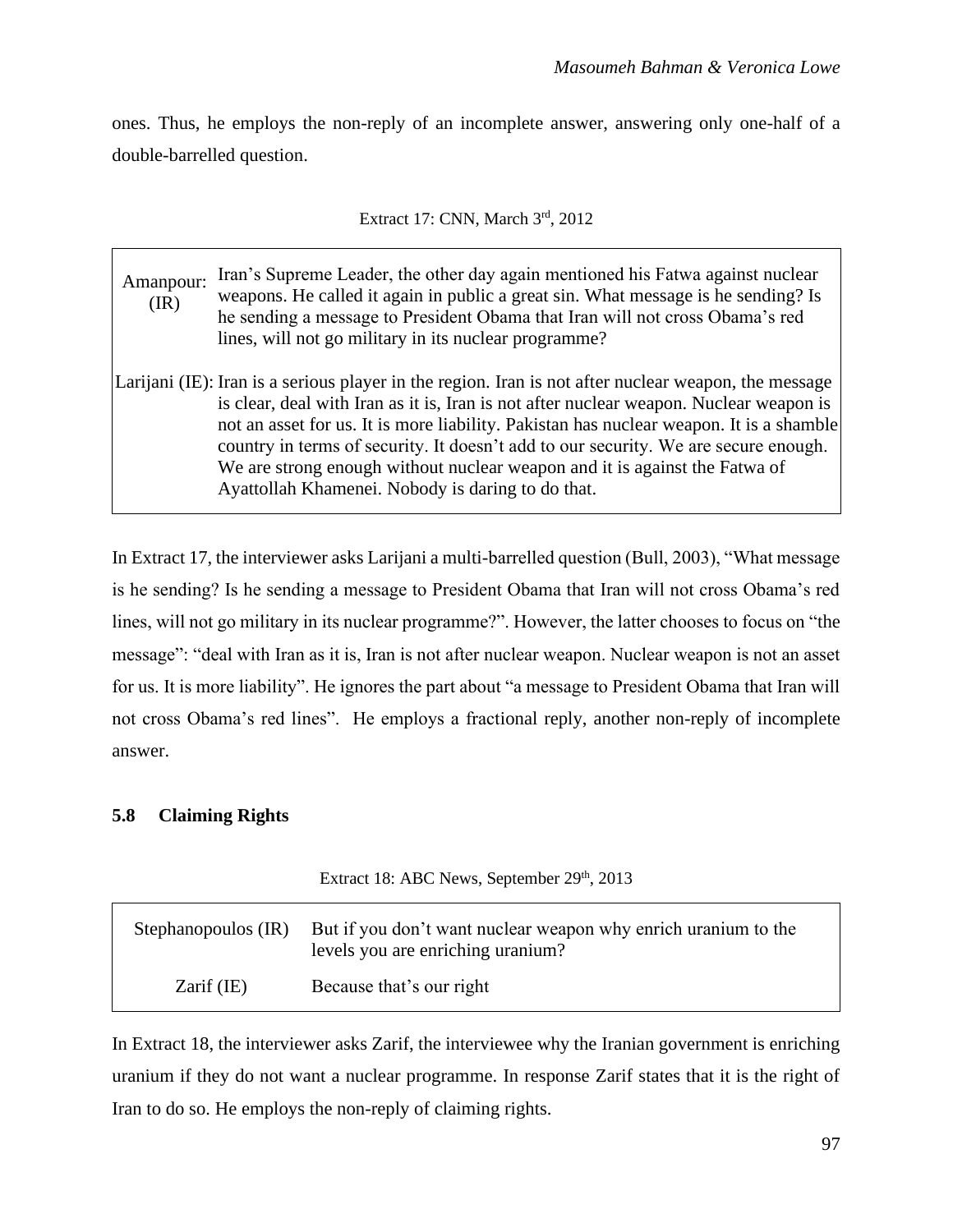The analysis demonstrates that of twelve evasion categories suggested by Bull (2003), seven were used by Iranian political interviewees: 1) acknowledging the question without answering it, 2) questioning the question, 3) attacking the question, 4) attacking the interviewer, 5) declining to answer, 6) making a political point, and 7) giving an incomplete answer. In addition to the categories proposed by Bull (2003), a new evasion strategy was found in the data, *claiming rights.*

 When *making a political point*, Iranian politicians attacked the United States, Israel, the European countries especially the United Kingdom and the IAEA. When justifying the Iranian government's policy, they cited the law and security reasons and compared Iran with other countries.

### **6. Conclusion**

Typology of equivocation (Bull, 2003) was employed to investigate how Iranian politicians handled face-threatening questions in interaction and what non-replies they employed to save, protect or enhance face. Studying the non-replies in threatening encounters elucidates the ways how interviewees cope and handle face threats by avoiding giving the replies which may threaten or damage their face. The results of this study can have implications in the analysis of political interviews and help us to understand political interviews better. The findings of this study can provide a deeper understanding and exploration of various evasion strategies and may have contributions to the studies that attempt to find out the evasion strategies employed by the politicians worldwide. As the Iranian politicians justified their policy by citing the law, prevention of violence and disorder and by comparing Iran to other countries, which were considered as the new instances of justifying policy, other studies can be carried out to investigate how the subordinate non-reply of justifying policy is employed to explore whether the other politicians of other countries justify their policy by citing the law, prevention of violence and disorder and by comparing their countries to other countries or not.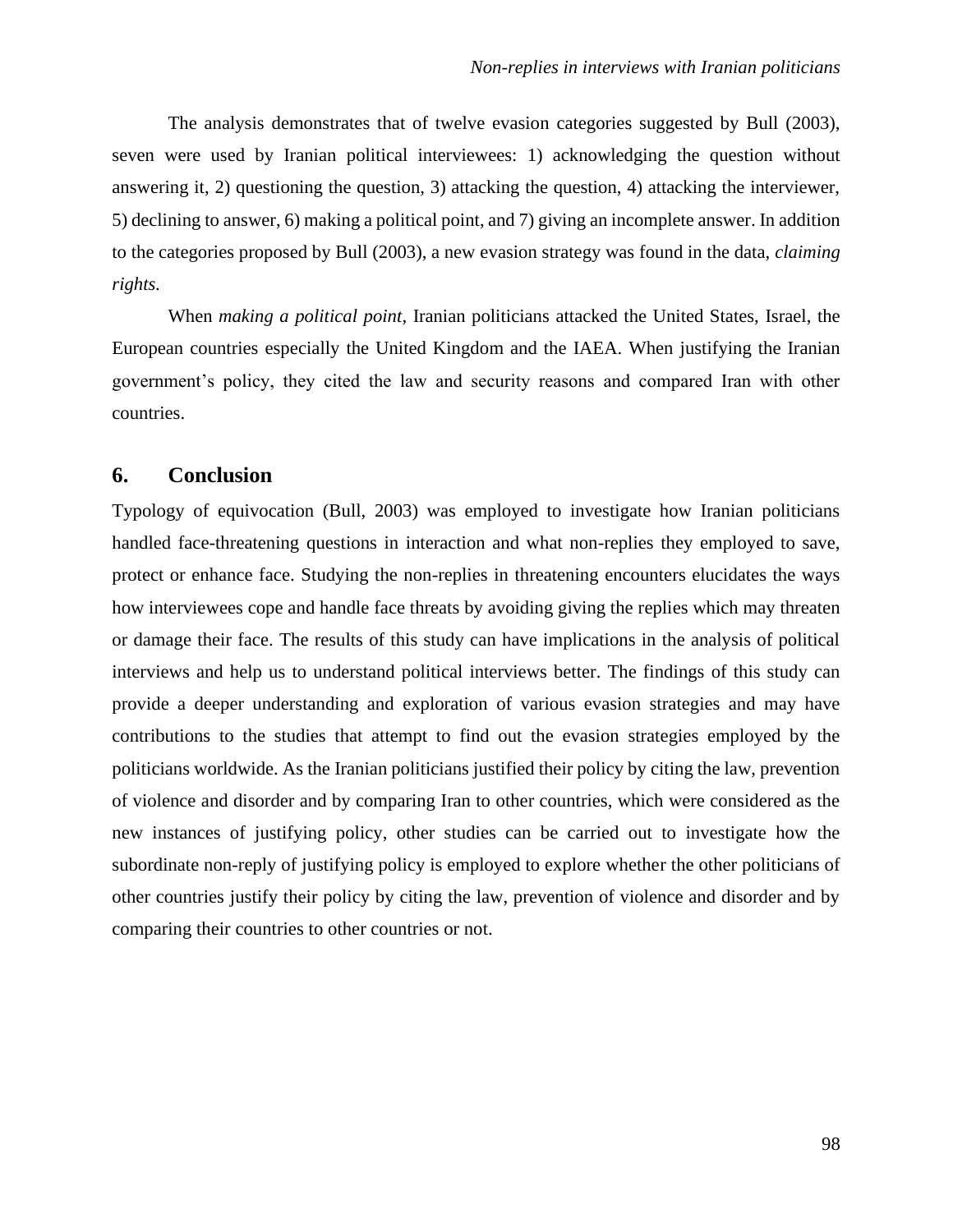### **References**

- Afshari, R. (2011). *Human rights in Iran: The abuse of cultural relativism*. University of Pennsylvania Press.
- Alhuthali, M. (2018). Equivocation in political discourse: How do we know when it is happening? *International Journal of English Linguistics*, 8, 6.
- Anchimbe, E. (2009). That's a myth: Linguistic avoidance as a political face-saving strategy in broadcast interviews. In F. Bargiela-Chiappini & M. Haugh (Eds.), *Face, communication and social interaction* (pp. 96-111). Equinox.
- André, J. St. (2013). How the Chinese lost 'face'. *Journal of Pragmatics,* 55, 68-85.
- Bavelas, J. B., Black, A., Bryson, L. & Mullet, J. (1988). Political equivocation: A situational explanation. *Journal of Language and Social Psychology*, *7*(2), 137-145.
- Bavelas, J.B., Black, A., Chovil, N., & Mullett, J. (1990). *Equivocal communication*. Sage.
- Blitvich, P.G-C. (2010). The YouTubification of politics, impoliteness and Polarization. In R. Taiwo (Ed.) *Handbook of research on discourse behavior and digital communication: Language structures and social interaction*. (pp. 540-563). IGI Global.
- Borger, (2010, May 17). Text of the Iran-Brazil-Turkey deal. *The Guardian*. [https://www.theguardian.com/world/julian-borger-global-security](https://www.theguardian.com/world/julian-borger-global-security-blog/2010/may/17/iran-brazil-turkey-nuclear)[blog/2010/may/17/iran-brazil-turkey-nuclear](https://www.theguardian.com/world/julian-borger-global-security-blog/2010/may/17/iran-brazil-turkey-nuclear)
- Brewer, M. B. & Gardner, W. (1996). Who is this "we"? Levels of collective identity and selfrepresentations. *Journal of Personality and Social Psychology, 71*(1), 83-93.
- Brown, P.& Levinson, S.C. (1978). Universals in language usage: Politeness phenomenon. In: P. Brown & S. C. Levinson (Eds.), *Politeness. Some universals in language usage*. Cambridge University Press.[Originally published in 1978 as Universals in language usage: politeness phenomenon. In: E. Goody, (Eds.), *Questions and politeness: Strategies in social interaction*. Cambridge University Press.
- Brown, P., & S. C. Levinson (1987). *Politeness: Some universals in language usage*. Cambridge University Press.
- Bull, P. (1998). Equivocation theory and news interviews. *Journal of Language and Social Psychology*, *17*(1) 36-51.
- Bull, P. (2003). *The microanalysis of political communication: Claptrap and ambiguity*. Routledge.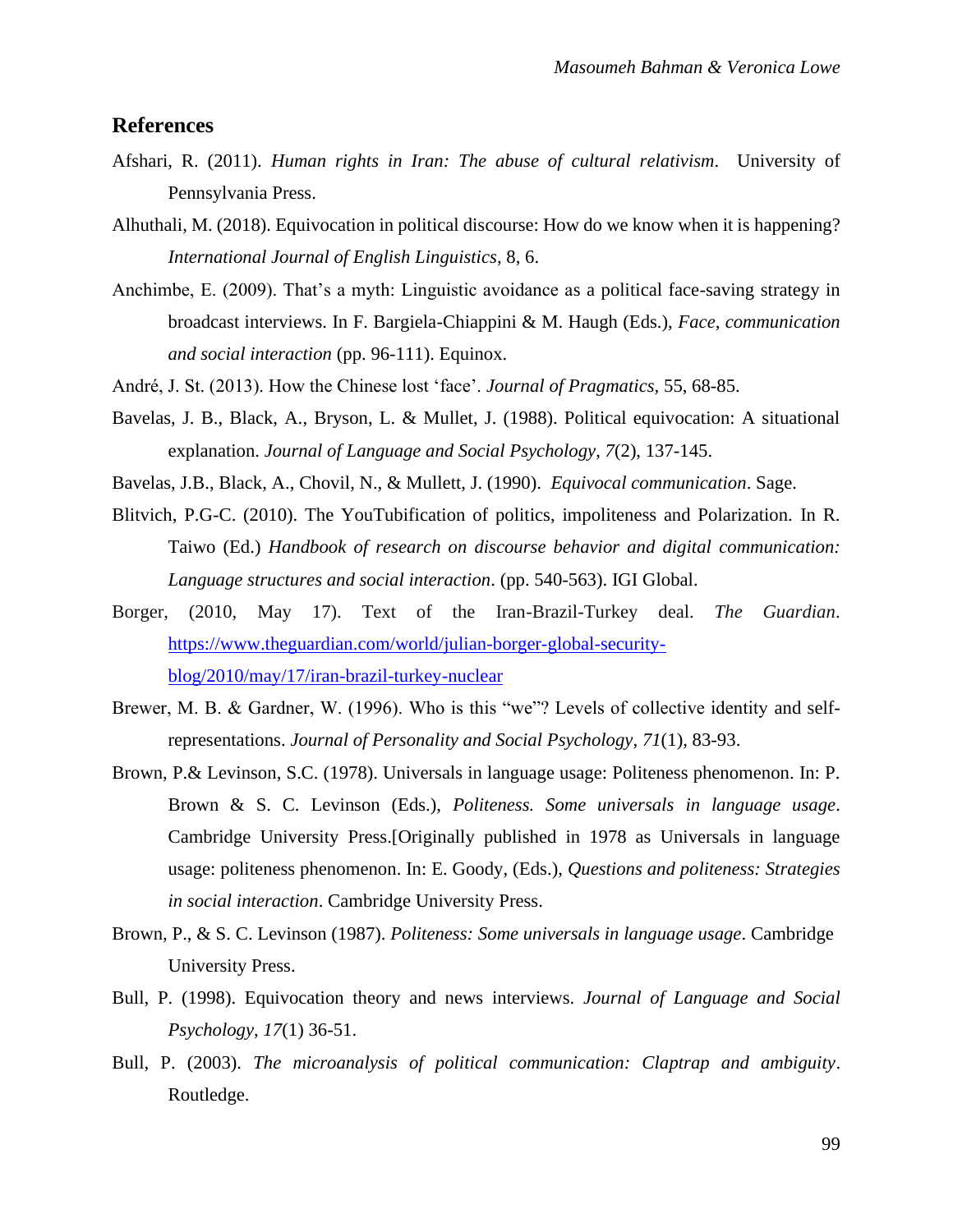- Bull, P. (2008). Slipperiness, evasion and ambiguity: Equivocation and facework in non-committal political discourse. *Journal of Language and Social Psychology*, *27*(4) 324-332.
- Bull, P., Elliot, J., Palmer, D.& Walker, L. (1996). Why politicians are three-faced: The face model of political interviews. *British Journal of Social Psychology, 35*, 267-284.
- Bull, P. & Fetzer, A. (2010). Face, facework and political discourse. *International Review of Social Psychology, 23*(2/3), 155-185.
- Bull, P. & Mayer, K. (1993). How not to answer questions in political interviews. *Political Psychology, 14*(4), 651-666.
- [Bull,](about:blank) P. [& Strawson,](about:blank) W. (2020). Can't answer? Won't answer? An analysis of equivocal responses by Theresa May in Prime Minister's questions. *Parliamentary Affairs*, *73*(2) 429- 449. <https://doi.org/10.1093/pa/gsz003>
- Çakir, S., Kaya, E. K. & Kara, A. (2016) . Evasion strategies used in Turkish political discourse. *The Journal of International Social Research*, *9*(46) 58-64.
- Clayman, S. E. (2001). Answers and evasions. *Language in Society*, *30*(3) 403-442.
- Clayman, S.E (2002). Disagreements and third parties: Dilemmas of neutralism in panel interviews panel interviews. *Journal of Pragmatics*, *34*, 1385-1401.
- Clayman, S. & Heritage. J. (2002). *The news interview: Journalists and public figures on the air*. Cambridge University Press.
- Emmertsen, S. (2007). Interviewers' challenging questions in British debate interviews. *Journal of Pragmatics, 39*, 570-591.
- Feldman, O. & Kinoshita, K. (2017). Do important questions demand respectful replies? Analyzing televised political interviews in Japan. *Journal of Asian Pacific Communication, 27*(1), 121-157.
- Feldman, O., Kinoshita, K.& Bull, P. (2015) Culture or communicative conflict? The analysis of equivocation in broadcast Japanese political interviews. *Journal of Language and Social Psychology*, *34*, 65-89.
- Feldman, O., Kinoshita, K. & Bull, P. (2016). 'Ducking and diving': How political issues affect equivocation in Japanese political interviews. *Japanese Journal of Political Science*, *17*, 141-167.
- Galasinski, D. (2000). *The Language of deception: A discourse analytical study*. Sage Publications, Inc.